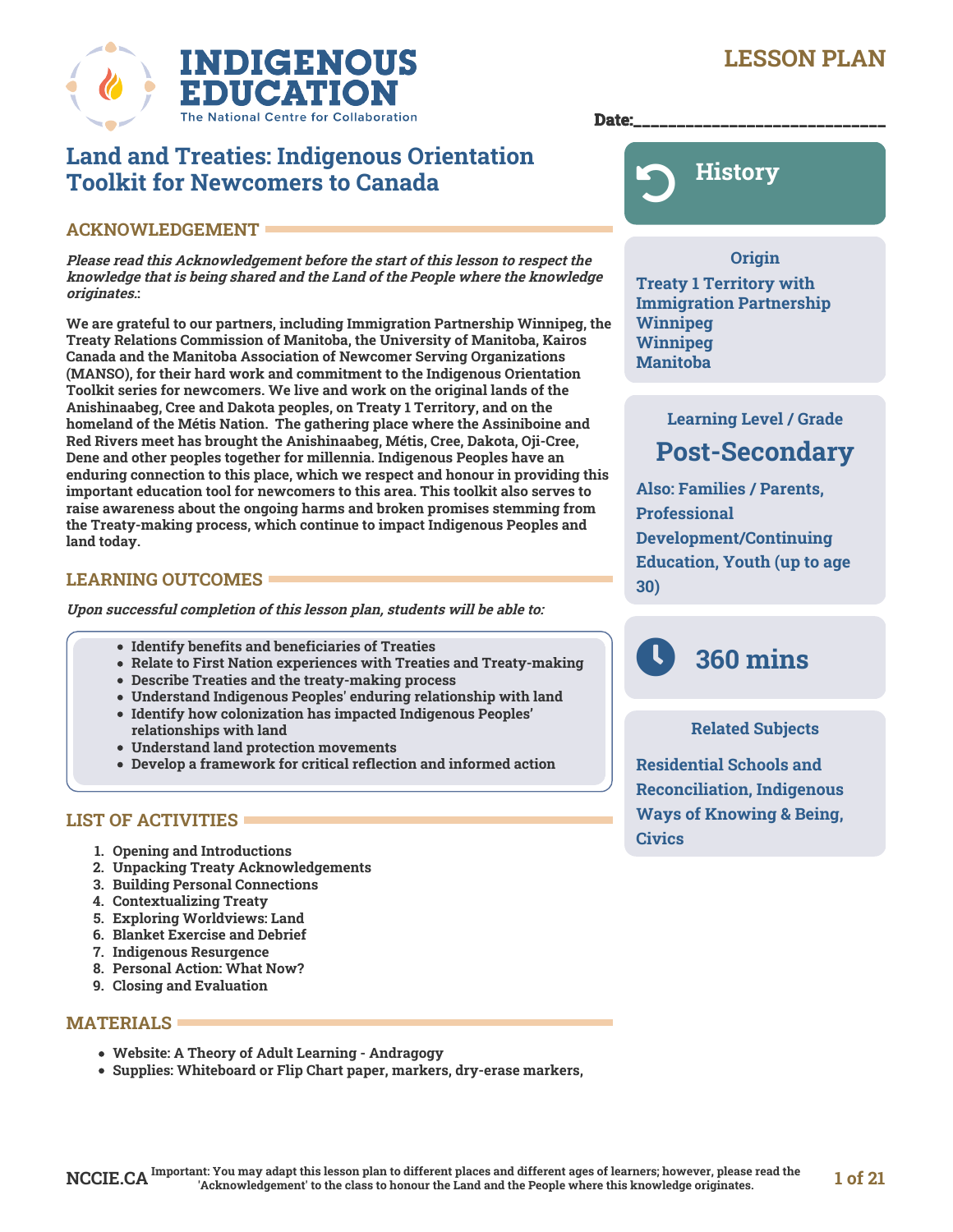**talking stick or stone, blank index cards (one per participant), scrap paper,**

- **adhesive putty or tape, play-doh (1 tub per participant)**
- **Facilitator's Guide: Agenda and Learning Outcomes**
- **Tobacco and gifts for Elder, guest speakers**
- **Handout: Treaty Venn Diagram**
- **Treaty Map**
- **Internet Resource: Treaty Land Acknowledgements**
- **Facilitator's Guide maps and backgrounders for this Activity**
- **Fact Sheet: Talking Circle**
- **Map of Manitoba**
- **Handout: plastic reproduction of a Treaty Medal (4-6 copies)**
- **Handouts and Backgrounders from the Facilitator's Guide**
- **Additional Information about Treaties**
- **Facilitator's Guide: Backgrounders for this Activity**
- **YouTube video: Share the Land**
- **More about the Blanket Exercise Facilitator Training or Booking a Facilitator**
- **Blanket Exercise scripts, props and blankets**
- **Talking stick or stone**
- **Supplies: Play-Doh (one tub per participant), scrap paper and markers**
- **Facilitator Guide Resources**
- **Facilitator Guide Resource: Thomas King quote**
- **Supplies: scrap paper, small blank note cards/index cards**
- **Talking Stick or Stone**
- **Facilitator's Guide Handout: Workshop Evaluation Form**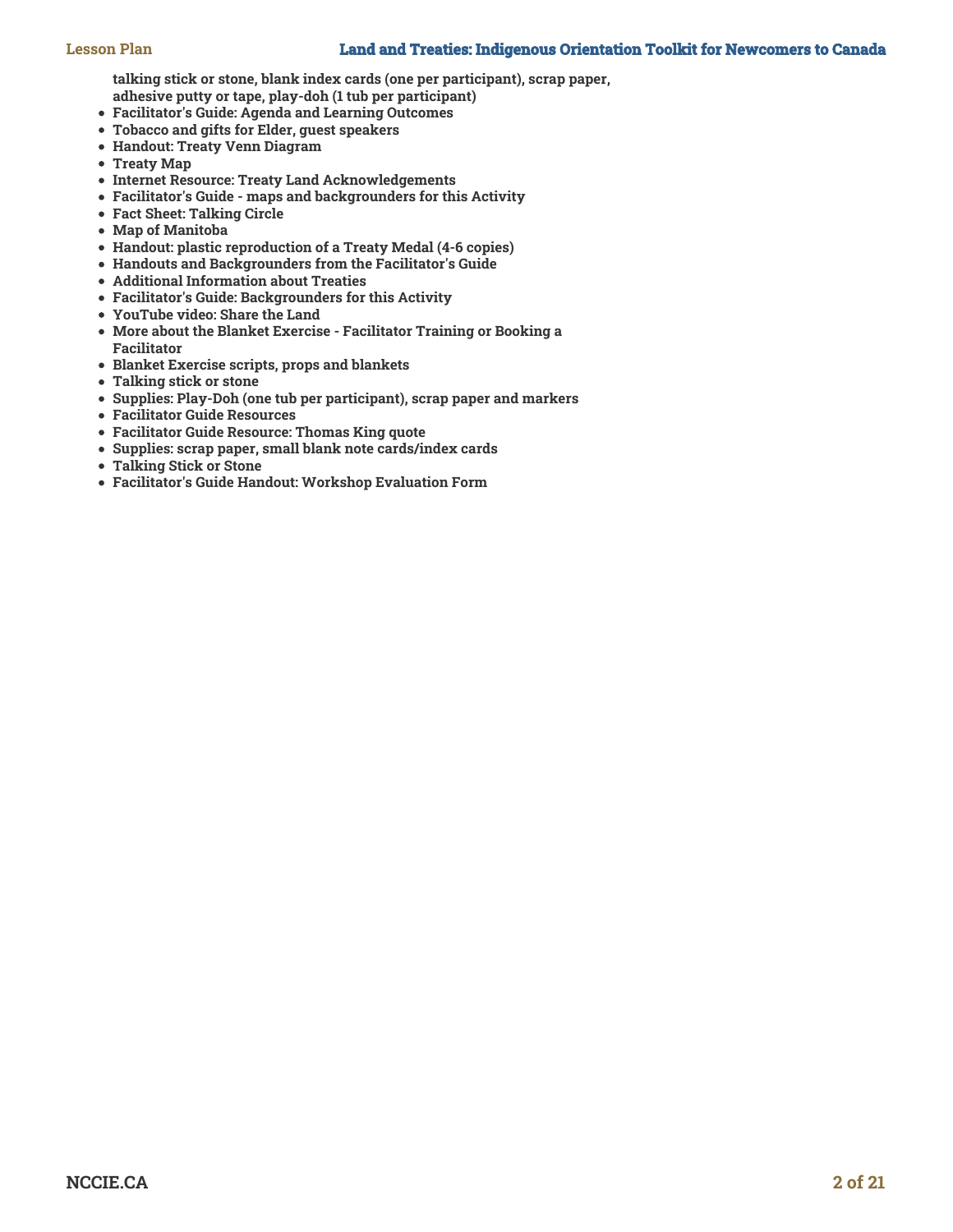# **DESCRIPTION**

**This one-day workshop introduces newcomers to Canada to the foundational history of Indigenous Nations and their historical and contemporary contributions to the country's development. This exploration is centred around First Nations' and Métis Nation perspectives on land and Treaties.** 

**The workshop encompasses a number of practical activities, providing information on historical Treaties in Canada, Indigenous Peoples' enduring relationships with land, modern Treaties, and land protection efforts. This knowledge is fortified with the development of skills that sharpen participants' critical thinking and communication as well as critical consideration of differing viewpoints, with an emphasis on Indigenous perspectives. The workshop provides openings to apply new learnings to participants' life experiences.**

**The day is broken into several activities, ranging from 20 to 60-minutes each. Times allotted for each unit are approximate and may vary according to audience size, levels of interaction, English proficiency, and background knowledge. The decision by facilitators to add more time should be based on the richness or benefits of continuing the discussion.**

**While this webpage provides details for each of the workshop activities, please download the 'Facilitator's Guide' for the complete lesson plan (which is available in the section, 'Where Can I Find Additional Information?'). The guide provides important details for each of the activities as well as an overview that supplements the information shared in the 'Teachers' Guide' below.** 

# **HOLISM AND ALL OUR RELATIONS**

**This lesson plan has been developed with an Indigenous lens that is holistic in nature, a way of being and knowing that acknowledges our relationships with 'all our relations', including plants and animals, other human beings, the water, land, wind, sun, moon, stars, and more - everything seen and unseen. With 'all our relations' in mind, this lesson plan has been developed with a focus on:**

- **Intergenerational learning with Elders/Knowledge Holders**
- **Participatory and experiential learning activities**
- **Different learning styles; attention given to mind, body, and spirit**
- **Relationship with the land**
- **Personal reflection time (connecting with thoughts and feelings)**

# **TEACHERS' GUIDE**

# **Background/Foundational Information**

**Two videos are available for you, the facilitator/instructor, to view. They are interviews with two of the developers of this workshop/lesson plan and Facilitator's Guide. Please take the time to watch them (available in the section, 'Where Can I Find Additional Information?'); they will provide you with insights and helpful tips based on first-hand experience facilitating this workshop with newcomers.**

# **Key points: Pre-contact Treaties**

- **First Nation people were making Treaties with each other, and with the plant and animal nations, long before the arrival of Europeans to North America.**
- $\circ$  Leanne Simpson shares the following story retold by Nishnaabeg scholar John Borrows in *Recovering* **Canada: The Resurgence of Indigenous Law about Treaty Making with Animal Nations:**

**In a time long ago, all of the deer, moose, and caribou suddenly disappeared from the Nishnaabeg territory. When the people went looking for them, they discovered the animals had been captured by the crows. After some negotiation, the people learned that the crows were not holding the moose, deer, and caribou against their will. The animals had willingly left the territory because the Nishnaabeg were no longer respecting them. The Nishnaabeg had been wasting their meat and not treating their bodies with the proper reverence. The animals knew that the people could not live without them, and when the animal Nations met in council, the chief deer outlined how the Nishnaabeg nation could make amends:**

**Honour and respect our lives and our beings, in life and in death. Cease doing what offends our spirits. Do not waste our flesh. Preserve fields and forests for our homes. To show your commitment to these things and as a**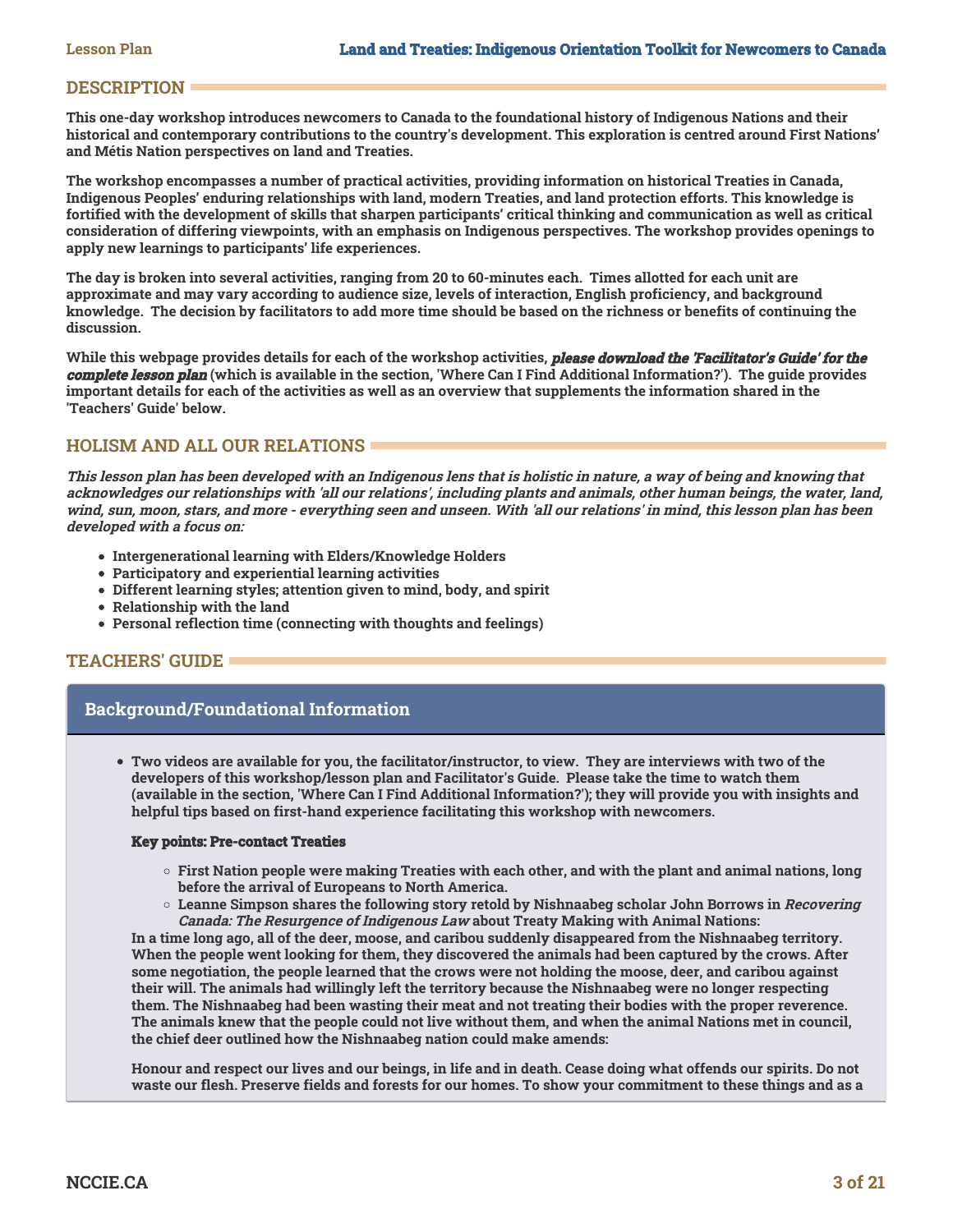**remembrance of the anguish you have brought upon us, always leave tobacco leaf from where you take us. Gifts are important to rebuild our relationship once again.**

**The Nishnaabeg agreed and the animals returned to their territory. Contemporary Nishnaabeg hunters still go through the many rituals outlined that day when they kill a deer or moose, a process that honors the relationships our people have with these animals and the agreement our ancestors made with the Hoof Clan to maintain the good life (Simpson, 2008, p. 34).**

#### **Leanne explains:**

**According to Nishnaabeg traditions, it is my understanding that our relationship with the Moose Nation, the Deer Nation, and the Caribou Nation is a Treaty relationship like any other, and all the parties involved have both rights and responsibilities in terms of maintaining the agreement and the relationship between our nations. The Treaty outlines a relationship that when practiced continually and in perpetuity, maintains peaceful coexistence, respect, and mutual benefit (Simpson, 2008, p. 35).**

**Source: Simpson, L. (2008). Looking after Gdoo-naaganinaa: Precolonial Nishnaabeg Diplomatic and Treaty Relationships. Wicazo Sa Review, 23: 2, pp. 29-42.**

#### **Key points: Historic Treaties**

- **In North America, the earliest post-contact Treaties were developed to ensure good relations, strengthen alliances, and gain access to land.**
- **After Canada was established by the British North America Act of 1867, the Crown entered into Treaties with First Nations (referred to as the Numbered Treaties).**
- **Treaties apply in perpetuity: First Nations offered aid to the British (under King George) and were given promise that they would be looked after ("If you ever need me, I will be there").**
- **First Nations and settlers (the Crown) negotiated Treaties on behalf of those who were not yet born. As such, settlers and newcomers to Canada are also beneficiaries of Treaties.**
- **Negotiations were sophisticated and forward thinking, despite serious language barriers (early Treaties were endorsed with Chiefs' marks (an "X") rather than a signature). They signed the documents under the assumption of the honour of the Crown.**
- **Treaties resulted in a number of commitments on the part of the Crown, in exchange for sharing the land, including annuities (annual payments of \$5, not subject to inflation), education, health care, and more.**
- **There is still some debate about what was agreed to and promised. The Treaty Venn Diagram identifies where First Nations understandings (based on the oral record) and the Crown's understandings (based on the written document) of the Treaties and the Treaty-making process differ and intersect. See Facilitator Resource: Treaty Venn Diagram.**
- **The Crown maintains that First Nations ceded land through the Treaty-making process, but First Nation peoples saw themselves as stewards – rather than owners – of land and water, and thus would not have ceded the land to the Crown representatives.**
- **The Métis Nation was excluded from the numbered Treaty-making process. The government implemented the scrip system for Red River Métis people after the 1869/70 Red River Resistance in order to extinguish their Aboriginal Title to the Métis lands they were promised in the Manitoba Act. The process of implementing scrip (160 acres or \$160 to the children of half-breed heads of families) was dishonorable; a position the Crown repeated with the Numbered Treaties.**
- **The "Dakota were also denied entry into Treaty negotiations, in spite of their requests to be included" (Chief Darcy Bear). They have Indian Status, but have not signed Treaties with the Crown.**
- **Broken promises: Treaties are legally enforceable agreements. When commitments are not honoured, there is a legal framework for adjudication. The Supreme Court ruled that interpretations of Treaties shall be made in favour of the intended beneficiaries: First Nations peoples.**

# **See the following resources for more background information and context:**

- **Fostering Safe Spaces for Dialogue and Relationship-Building between Newcomers and Indigenous Peoples (in the 'Where Can I Go for Additional Information?' section below**
- **In the Facilitator's Guide (attached), please familiarize yourself with the materials, handouts, Venn diagram, and more.**
- **Historic Treaties infographic: [https://www.rcaanc-cirnac.gc.ca/DAM/DAM-CIRNAC-RCAANC/DAM-TAG/STAGING/texte-text/Treaty](https://www.rcaanc-cirnac.gc.ca/DAM/DAM-CIRNAC-RCAANC/DAM-TAG/STAGING/texte-text/treatyMaking-infopic-pdf_1380133996417_eng.pdf) [Making-infopic-pdf\\_1380133996417\\_eng.pdf](https://www.rcaanc-cirnac.gc.ca/DAM/DAM-CIRNAC-RCAANC/DAM-TAG/STAGING/texte-text/treatyMaking-infopic-pdf_1380133996417_eng.pdf)**

**References:**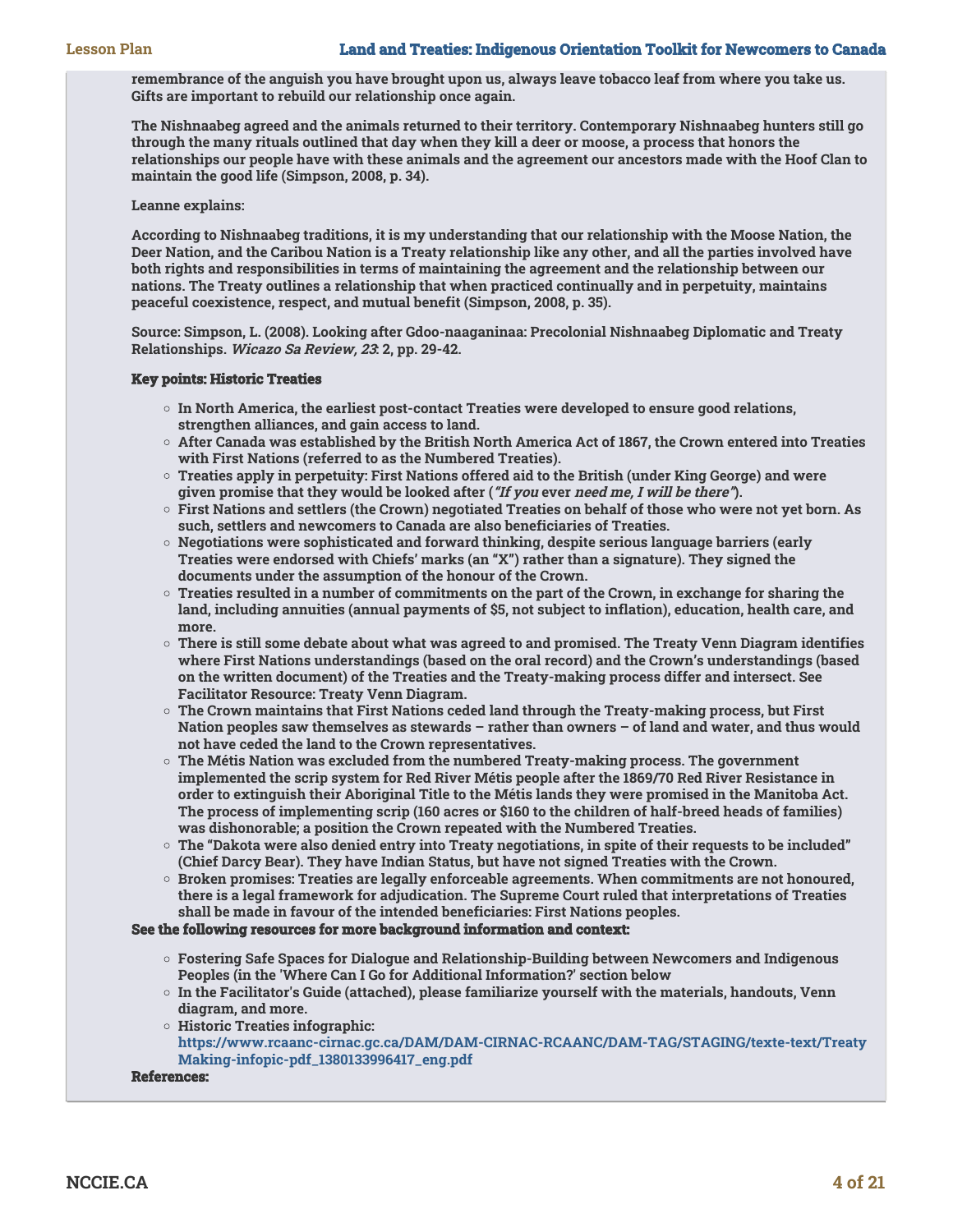**Chief Darcy Bear. (n.d.). The Dakota/Crown Relationship: A Legacy of Alliance. [http://www.trcm.ca/wp-content/uploads/dakota\\_crown\\_relationship\\_a\\_legacy\\_of\\_alliance2.pdf](http://www.trcm.ca/wp-content/uploads/dakota_crown_relationship_a_legacy_of_alliance2.pdf)**

**Treaty Relations Commission of Manitoba: [http://www.trcm.ca/Treaties /](http://www.trcm.ca/treaties/)**

**Office of the Treaty Commissioner. (2008). Treaty Essential Learnings: We Are All Treaty People. Saskatoon: Office of the Treaty Commissioner.**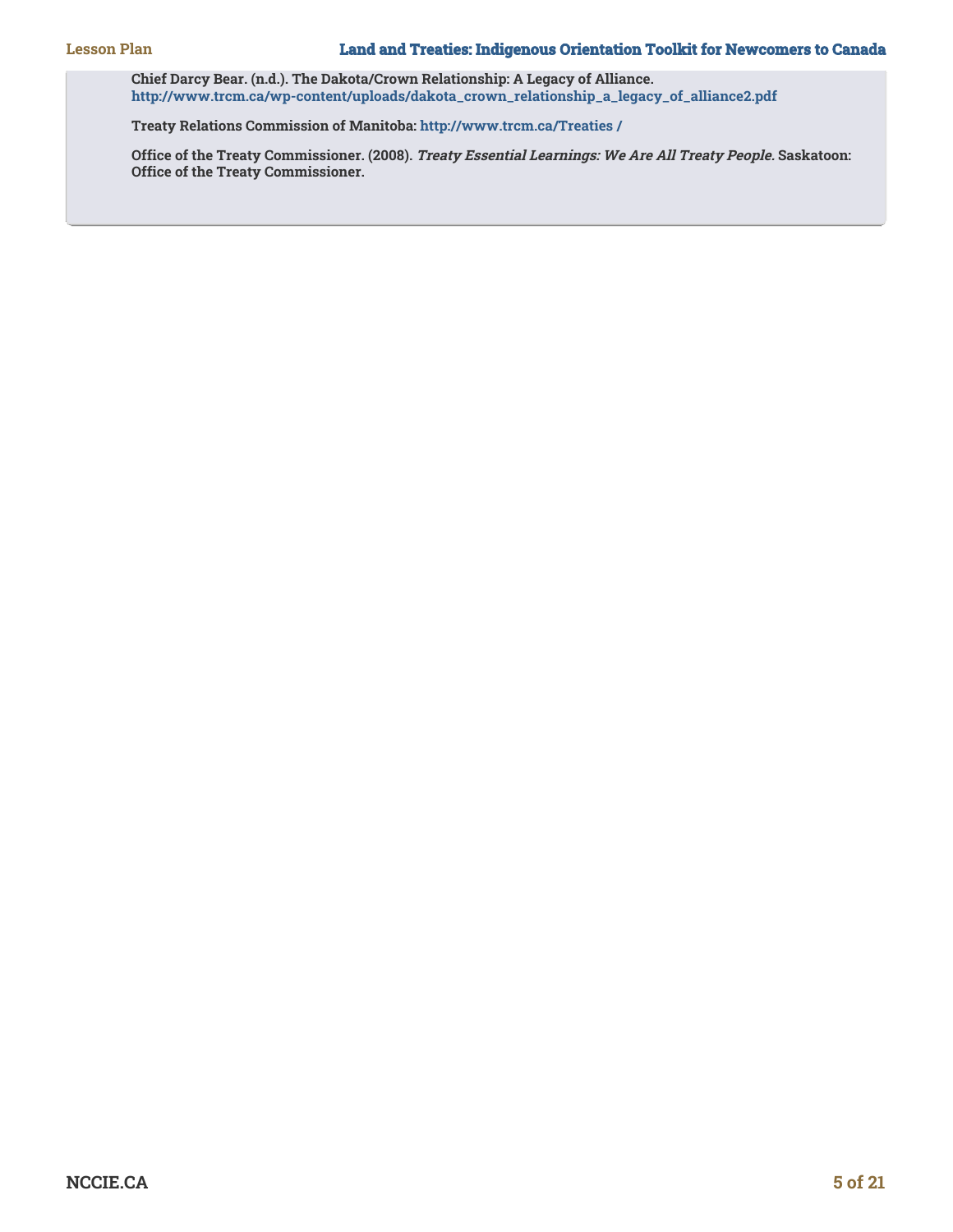# **ACTIVITIES**

# **1 - Opening and Introductions**

# **Purpose**

**The purpose of the opening and introductions is to provide participants with an overview of the day, including the learning outcomes and essential questions.**

**For all activities, please consult the 'Facilitator's Guide' in the section, 'Where Can I Find Additional Information?'**

# **OUTCOMES**

- **Welcome participants**
- **Establish expectations for the day (review agenda, and identify learning outcomes and essential questions)**

# **Time: 20 mins**

# **Activity Instructions**

- **1. Welcome participants and introduce facilitators.**
- **2. Introduce special guests and Elders, if present.**
- **3. Explain housekeeping items, such as break times, restroom locations, etc.**
- **4. Review the agenda and comment on any flexibility in timing or content, if applicable. Refer to Facilitator Resource: Agenda and Learning Outcomes**
- **5. Share the day's intended learning outcomes.**
- **6. Provide an overview of essential questions.**
	- **a. Essential questions are intended to encourage dialogue, promote active engagement, and foster a culture of collective responsibility among participants.**
- **7. Encourage participants to be a learning community. One way to do this is through a shared lexicon of hand symbols.**
	- **a. Show participants the hand symbols for 'repeat,' 'slow down/stop,' and 'got it!'**
	- **b. Remind students that they are a learning community and invite them to parrot other participants to ensure that the facilitators get the message.**
- **8. Establish group protocols for how we want to work together. These might include listening attentively, participating actively, turning cell phones off/on silent, respecting each other, etc. If time allows, write these on a whiteboard or flip chart paper, and have participants initial the agreement.**
	- **a. If the participant group is quite small, you can create a "Treaty" for how the day should proceed. Participants can negotiate break times, group protocols, and even the agenda (reordering or prioritizing some aspects of the agenda).**
	- **b. Write the agreement in another language, and later break some agreements.**

# **Materials**

**Click the 'Link' to open and view videos.**

**To open and print files, please go to the 'files' folder accompanying this downloaded lesson plan.**

| <b>Resource Title</b>                                  | <b>Type</b> |
|--------------------------------------------------------|-------------|
| <b>Website: A Theory of Adult Learning - Andragogy</b> | Link o      |

**Andragogy refers to a theory of adult learning that details some of the ways in which adults learn differently than children. For example, adults tend to be more self-directed, internally motivated, and ready to learn. Teachers can draw on concepts of andragogy to increase the effectiveness of their adult education classes.**

| Supplies: Whiteboard or Flip Chart paper, markers, dry-erase<br>markers, talking stick or stone, blank index cards (one per<br>participant), scrap paper, adhesive putty or tape, play-doh (1 tub per<br>participant) | Supplies $\hat{\mathbf{E}}$ |
|-----------------------------------------------------------------------------------------------------------------------------------------------------------------------------------------------------------------------|-----------------------------|
| These are the supplies and materials needed to deliver this workshop (listed on page 3 of the Facilitator                                                                                                             |                             |

**Guide).**

| <b>Facilitator's Guide: Agenda and Learning Outcomes</b> | <b>Supplies</b> |
|----------------------------------------------------------|-----------------|
|----------------------------------------------------------|-----------------|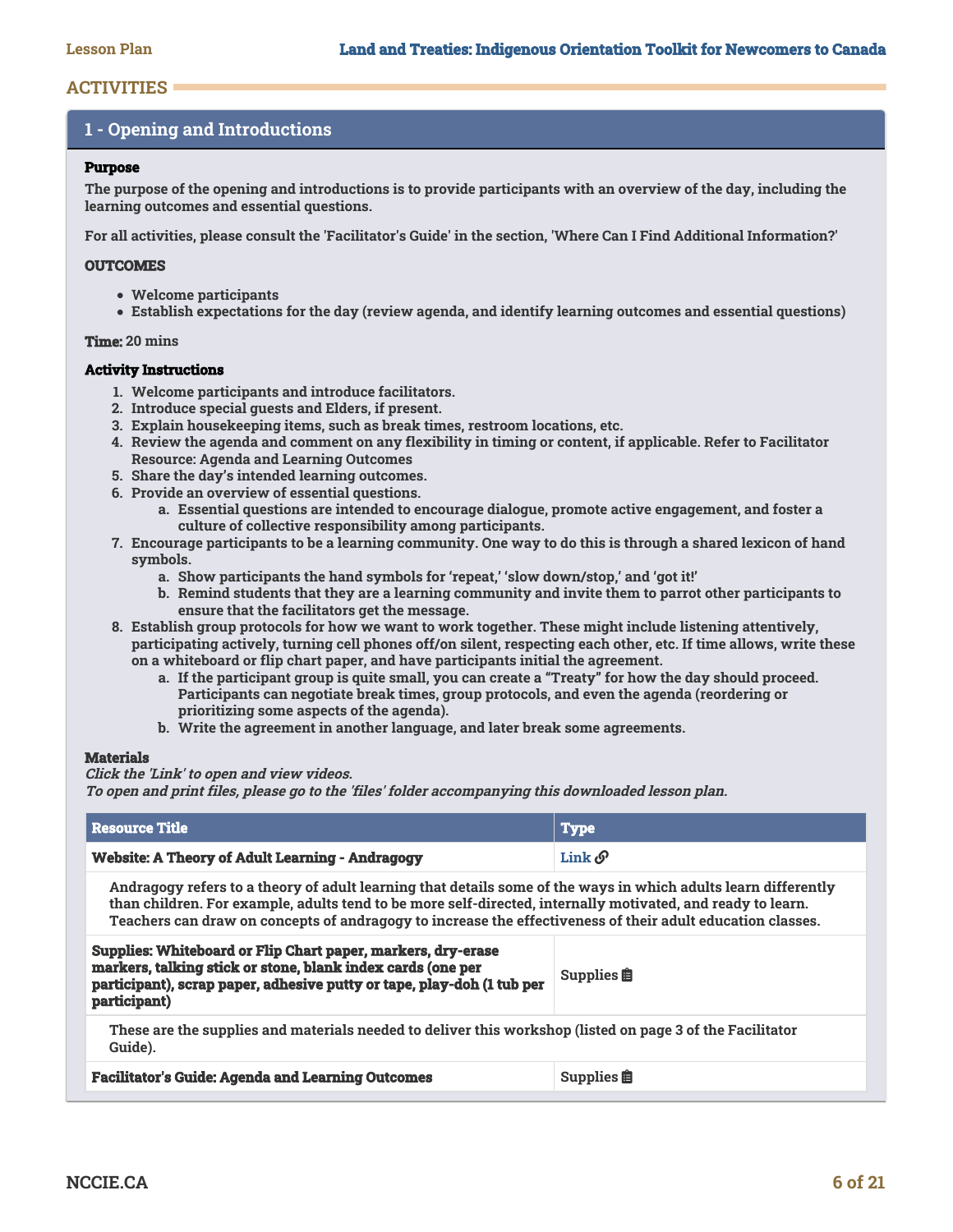| l Resource Title                                                                                                                             | Type                        |  |
|----------------------------------------------------------------------------------------------------------------------------------------------|-----------------------------|--|
| An example of this handout is on page 6 of the Facilitator's Guide. You can use this template and edit it for<br>your agenda and timeframes. |                             |  |
| <b>Tobacco and gifts for Elder, guest speakers</b>                                                                                           | Supplies $\hat{\mathbf{E}}$ |  |
| For the Elder invited to open and close the workshop as well as participate and present. Also for any other<br>quest speakers.               |                             |  |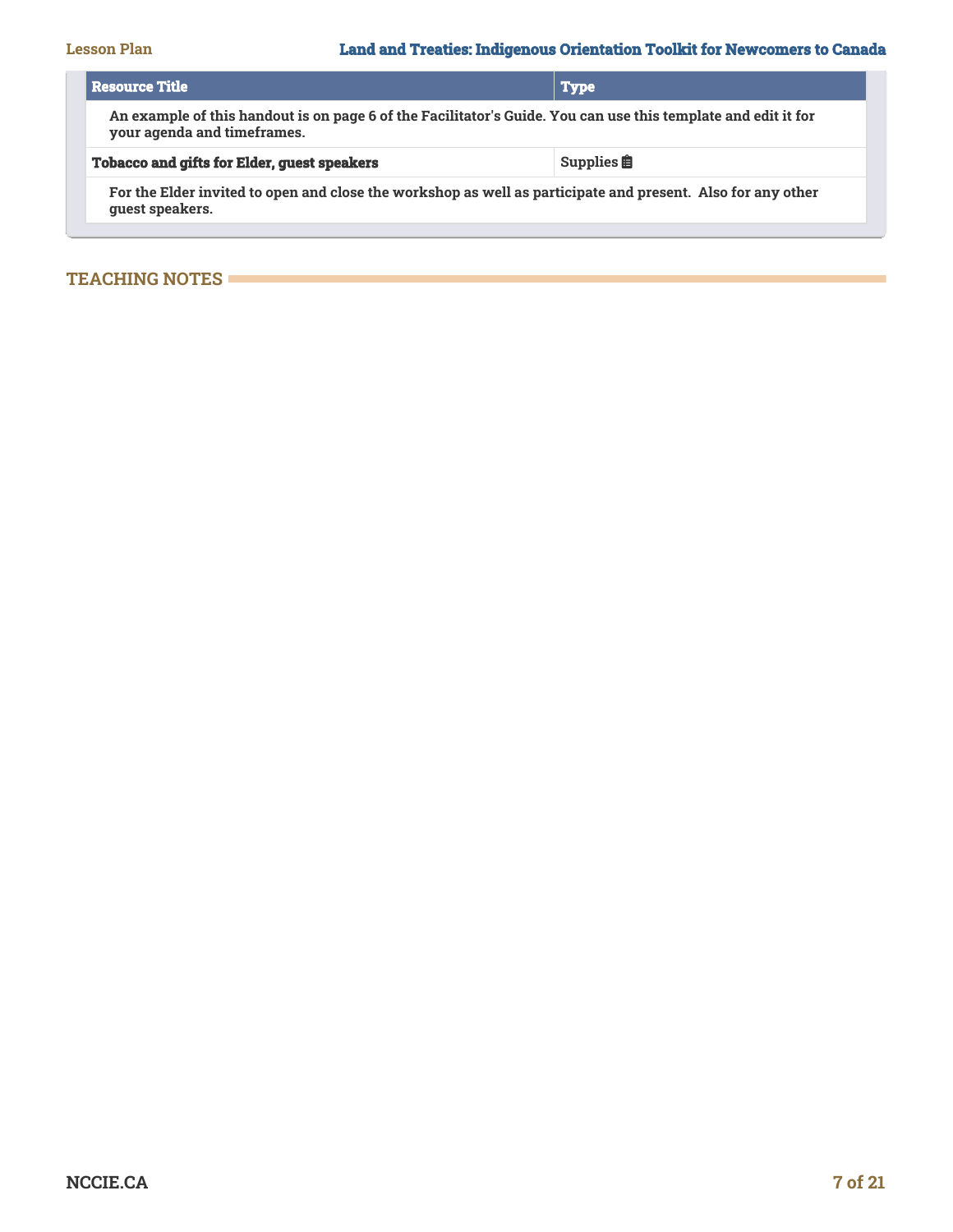# **2 - Unpacking Treaty Acknowledgements**

#### **Purpose**

**The purpose of this activity is to unpack a typical Treaty land acknowledgement and craft a personalized land acknowledgement. In this section, participants will gain basic background knowledge about Treaties, and insight into the Treaty-making process.**

# **OUTCOMES**

- **Acknowledge traditional territory, Treaty territory and land**
- **Understand the spirit and intent of Treaties**
- **Identify benefits and beneficiaries of Treaties**

# **ESSENTIAL QUESTIONS**

- **What is a Treaty land acknowledgement, and why bother?**
- **Why is it important to acknowledge the land that we are on?**
- **What is your relationship to land, on your home territory and here in Canada?**
- **What role does land play in your identity construction and culture?**

# **Time: 45 mins**

# **Activity Instructions**

# **Introduction**

**1. Deliver a simple Treaty acknowledgement, focusing on the Treaty territory where the workshop is taking place:**

**We'd like to acknowledge that we're on Treaty #\_\_\_.**

- **2. Introduce Treaties in Canada, including the historic Treaties and the numbered Treaties.**
	- **b. Review Facilitator Backgrounder 2.4: Treaties**
	- **c. Fill in the Treaty Venn Diagram with First Nations understandings (based on the oral record) and the Crown's understandings (based on the written document) of the Treaties and Treaty-making process. Draw attention to where these understandings differ and intersect (the shared circle in the centre).**

# **Personalizing the Treaty land acknowledgement**

- **3. Ask participants to identify themselves on the map, locate their resources, and consider other benefits they gain from Treaties.**
	- **a. Where do you live and work?**
	- **b. Where does your water come from? Your electricity? Food?**
	- **c. How do you benefit from Treaties ? Education, health services, other I. Review Facilitator Resource: Treaty Benefits.**
	- **d. What is your relationship to this place/land? Really think about this.**
	- **e. Who lived here, historically and contemporarily? Who travelled through these lands? Harvested here? Ceremonied here?**
- **4. Individually or as a group, develop a meaningful, personal acknowledgement to land. See Facilitator Resource: Treaty Land Acknowledgement.**
	- **a. Consider the Crown's broken promises.**
	- **b. Consider how being dispossessed from land has impacted First Nation people.**

# **Materials**

# **Click the 'Link' to open and view videos.**

**To open and print files, please go to the 'files' folder accompanying this downloaded lesson plan.**

| l Resource Title                                  | <b>Type</b>                                    |
|---------------------------------------------------|------------------------------------------------|
| <b>Handout: Treaty Venn Diagram</b>               | <b>File (Treaty Venn Diagram Handout.docx)</b> |
| Distribute this handout to workshop participants. |                                                |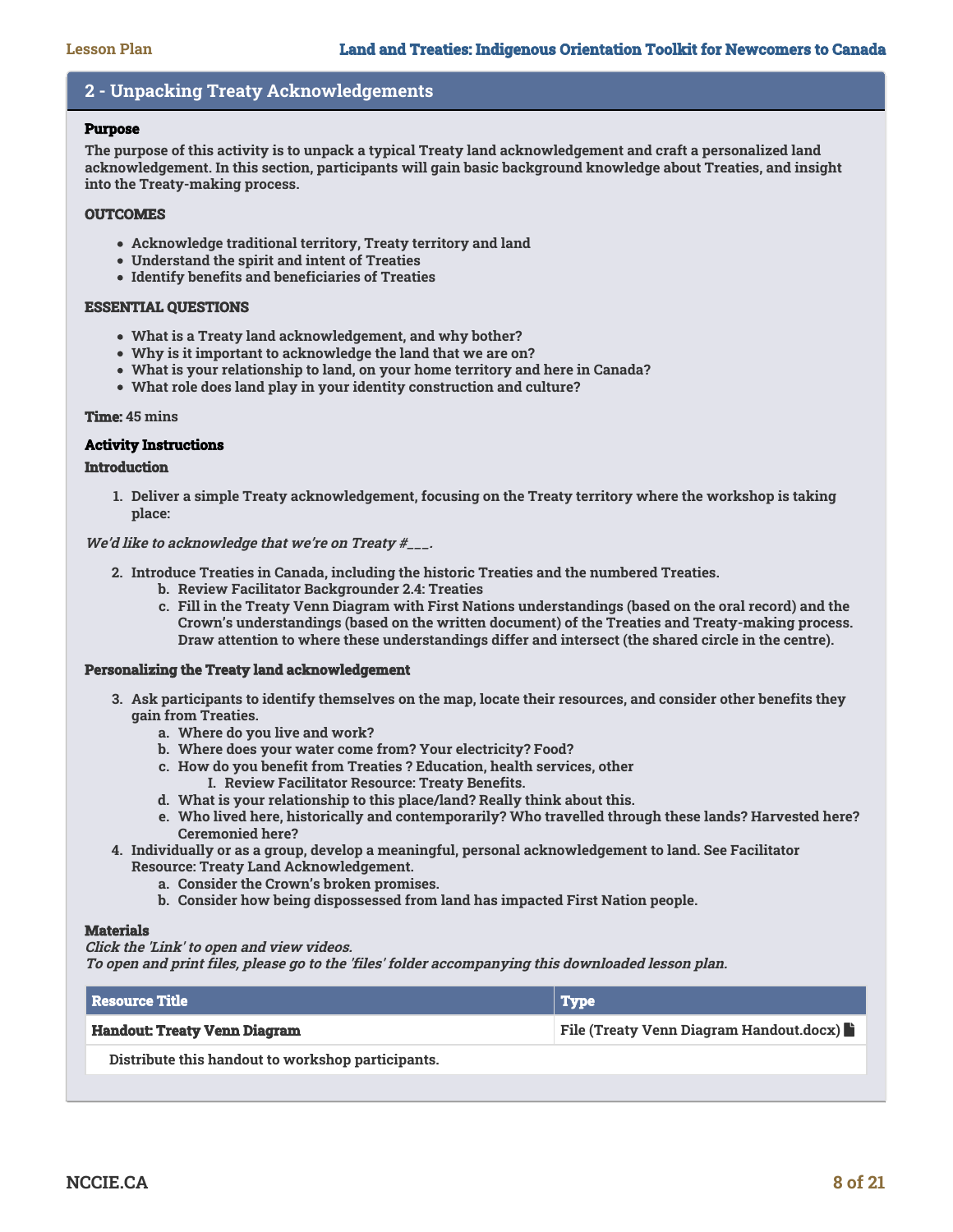# **Lesson Plan Land and Treaties: Indigenous Orientation Toolkit for Newcomers to Canada**

| <b>Resource Title</b>                                                                                                                                                                                                                                                                                                                 | <b>Type</b>                          |  |
|---------------------------------------------------------------------------------------------------------------------------------------------------------------------------------------------------------------------------------------------------------------------------------------------------------------------------------------|--------------------------------------|--|
| <b>Treaty Map</b>                                                                                                                                                                                                                                                                                                                     | Link $\mathcal O$                    |  |
| This is a map that allows you to view North America according to territorial boundaries, language groups,<br>and treaties. Look for the 'toggle switches' to turn on and off the ability to view these respective maps<br>(recognizing that the boundaries may not be exact).                                                         |                                      |  |
| <b>Internet Resource: Treaty Land Acknowledgements</b>                                                                                                                                                                                                                                                                                | Link $\mathcal O$                    |  |
| • Find Treaty Land Acknowledgements online - explore the internet for considerations and samples to bring<br>before the group and discuss. One source is Canadian Association of University Teachers (CAUT); you are<br>welcome to look for others.                                                                                   |                                      |  |
| <b>Facilitator's Guide - maps and backgrounders for this Activity</b>                                                                                                                                                                                                                                                                 | Supplies $\mathbf{\hat{\mathbb{E}}}$ |  |
| Refer to the Facilitator's Guide for these maps and backgrounders:<br>• Map of Manitoba Numbered Treaties (p.9)<br>• Map of Pre-1975 Treaties (p. 10)<br>• Facilitator Backgrounder "Treaties" (pp. 12-14)<br>• Facilitator Backgrounder "Treaty Benefits (p. 15)<br>• Facilitator Backgrounder "Treaty Land Acknowledgement" (p. 16) |                                      |  |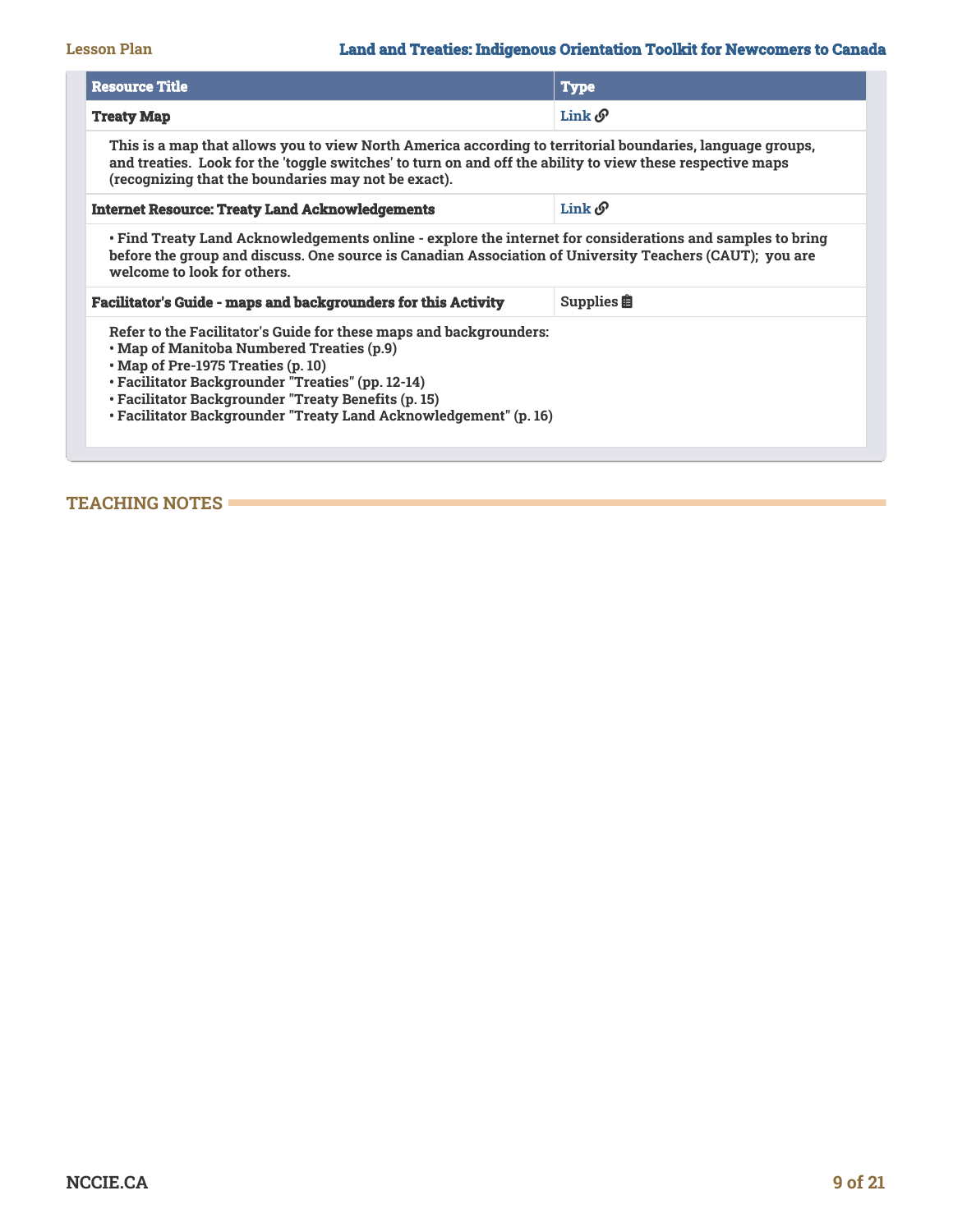# **3 - Building Personal Connections**

#### **Purpose**

**The purpose of this exercise is to help participants recognize that they may have similar experiences and can relate to Indigenous peoples experience with Treaties and land dispossession in Canada.**

#### **OUTCOMES**

- **Establish a personal connection to Treaties**
- **Relate to First Nation experiences with Treaties and the Treaty-making process**

#### **ESSENTIAL QUESTIONS**

- **Land is central to Indigenous cultures and spiritualities. In what ways is land central to your own culture?**
- **Can you relate to Indigenous Peoples' experiences in Canada? In which ways does this change your perception of Indigenous Peoples?**

#### **Time: 40 mins**

#### **Activity Instructions**

- **1. Explain that Treaties are like a marriage; they involve a contract and a ceremony. Ask, 'Are there other things about marriage that relate to Treaties ? E.g., agreements, promises, relationships, etc.'**
- **2. Divide participants into small groups.**
- **3. Ask small groups to discuss land and Treaties. Their personal experiences may help participants understand and relate to the First Nation experience.**
- **4. Invite participants to consider:**
	- **a. Their relationship to land**
	- **b. A history of displacement/land dispossession**
	- **c. Personal experiences with Treaties (peace or land Treaties)**
	- **d. Other connecting points, such as language barriers, western and non-western perspectives and understandings of family, relationships, promises**
- **5. Invite volunteers to share back with the large group.**
- **6. Highlight similar experiences between participants' and First Nation people.**

# **Additional Background Information for this Activity**

**• Circle protocol:**

**https://www.learnalberta.ca/content/aswt/talkingtogether/facilitated\_talking\_circle\_fact\_sh**

# **eet.html**

# **Materials**

**Click the 'Link' to open and view videos.**

**To open and print files, please go to the 'files' folder accompanying this downloaded lesson plan.**

| <b>Besource Title</b>                                                                                       | $ $ Type                                      |
|-------------------------------------------------------------------------------------------------------------|-----------------------------------------------|
| <b>Fact Sheet: Talking Circle</b>                                                                           | File (fact_sheet_talking_circle.doc) <b>h</b> |
| source: https://www.learnalberta.ca/content/aswt/talkingtogether/facilitated_talking_circle_fact_sheet.html |                                               |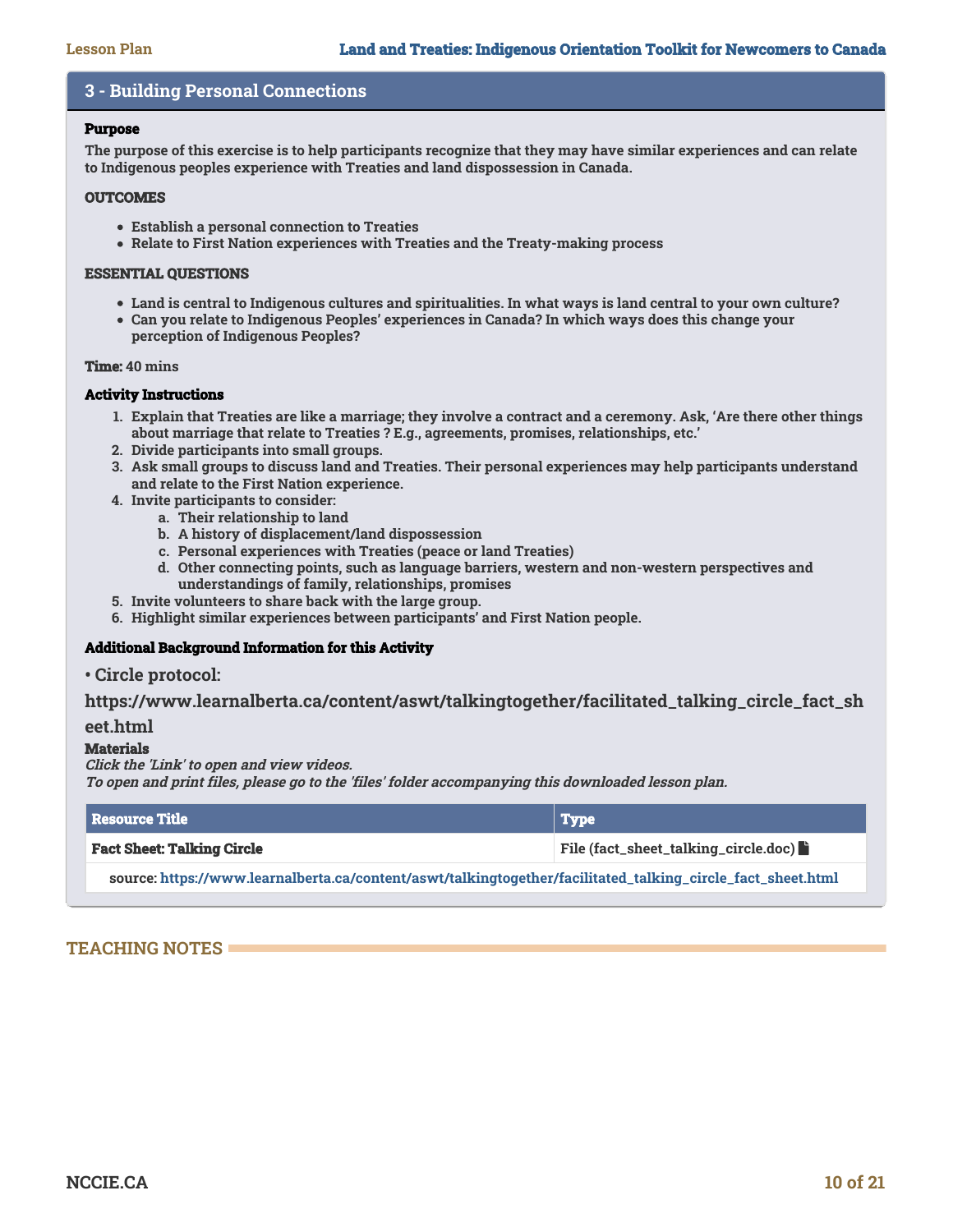# **4 - Contextualizing Treaty**

# **Purpose**

**The purpose of this activity to explore the Numbered Treaties focusing on spirit and intent.**

#### **OUTCOMES**

- **Explore the concept of 'spirit and intent'**
- **Recognize that Treaties are a tripartite agreement**
- **Identify the Numbered Treaties in Manitoba on a map**
- **Value the importance of First Nations' language**

# **ESSENTIAL QUESTIONS**

- **In what way are the Numbered Treaties a tripartite agreement?**
- **What is meant by 'spirit and intent'?**
- **How does First Nations' language help us to understand the Treaty relationship?**

#### **Time: 30 mins**

# **Activity Instructions**

- **1. Distribute copies of Facilitator Resource: Treaty No.1 to table groups. Ask: what is the document?**
- **2. Explain that this is part of the written text of Treaty No.1.**
- **3. Circulate the Treaty medal. Instruct participants to focus on the images. Ask: Describe what you see? Who are the figures? What doe medal tell us about the Treaty relationship?**
- **4. Develop a list of the symbols and their meaning, for example:**
	- **a. The handshake between the First Nations chief and the Crown representative signifies a relationship, an agreement.**
	- **b. The hatchet buried in the ground between them symbolizes peace and friendship.**
	- **c. The sun, grass and the water symbolize that the treaty will last "as long as the sun shines, the grass grows and the rivers flow."**
- **5. Introduce the concept of spirit and intent. Clarify that the Treaty relationship is centred on both the printed word and the spoken words and the sacred ceremony at the time of Treaty.**
- **6. Share the translation of the word 'Treaty' in Cree and in Anishinaabeg.**
- **7. Draw students' attention to the large wall map, Map of the Numbered Treaties. Invite them to explore. Facilitate questions and observations.**
- **8. Invite the students to sit. Ask three students to return to the map and tape/affix (1) Treaty medal, (2) Treaty No. 1 text, and (3) Cree/Anishinaabeg terms to the perimeter of the map.**
- **9. Summarize that Treaties were sacred "tripartite" (involving three parties) agreements between First Nations, the Crown/government and the Creator, that were sealed with pipe ceremonies.**
- **10. Reinforce that Treaties consist of written agreements and oral promises; refer back to the Venn Diagram, as needed.**

# **Materials**

**Click the 'Link' to open and view videos.**

**To open and print files, please go to the 'files' folder accompanying this downloaded lesson plan.**

| <b>Resource Title</b>                                                                                                                                                                                                                                                                                                                           | <b>Type</b>                 |  |
|-------------------------------------------------------------------------------------------------------------------------------------------------------------------------------------------------------------------------------------------------------------------------------------------------------------------------------------------------|-----------------------------|--|
| <b>Map of Manitoba</b>                                                                                                                                                                                                                                                                                                                          | Link $\mathcal O$           |  |
| <b>Treaty Relations Commission of Manitoba map</b>                                                                                                                                                                                                                                                                                              |                             |  |
| Handout: plastic reproduction of a Treaty Medal (4-6 copies)                                                                                                                                                                                                                                                                                    | Link $\mathcal O$           |  |
| For information about Treaty Medals, go to this webpage from the Treaty Relations Commission of Manitoba                                                                                                                                                                                                                                        |                             |  |
| <b>Handouts and Backgrounders from the Facilitator's Guide</b>                                                                                                                                                                                                                                                                                  | Supplies $\hat{\mathbf{E}}$ |  |
| $\cdot$ 4-6 laminated copies of Treaty no. 1 (p. 20)<br>• Facilitator Backgrounder: "Spirit and Intent" (p. 21)<br>. The distribution The classes are also as closed and a control of the control of the Control of the Control of the Control of the Control of the Control of the Control of the Control of the Control of the Control of the |                             |  |

**• Facilitator Backgrounder: "Translating and Understanding the Term 'Treaty'" (p. 22)**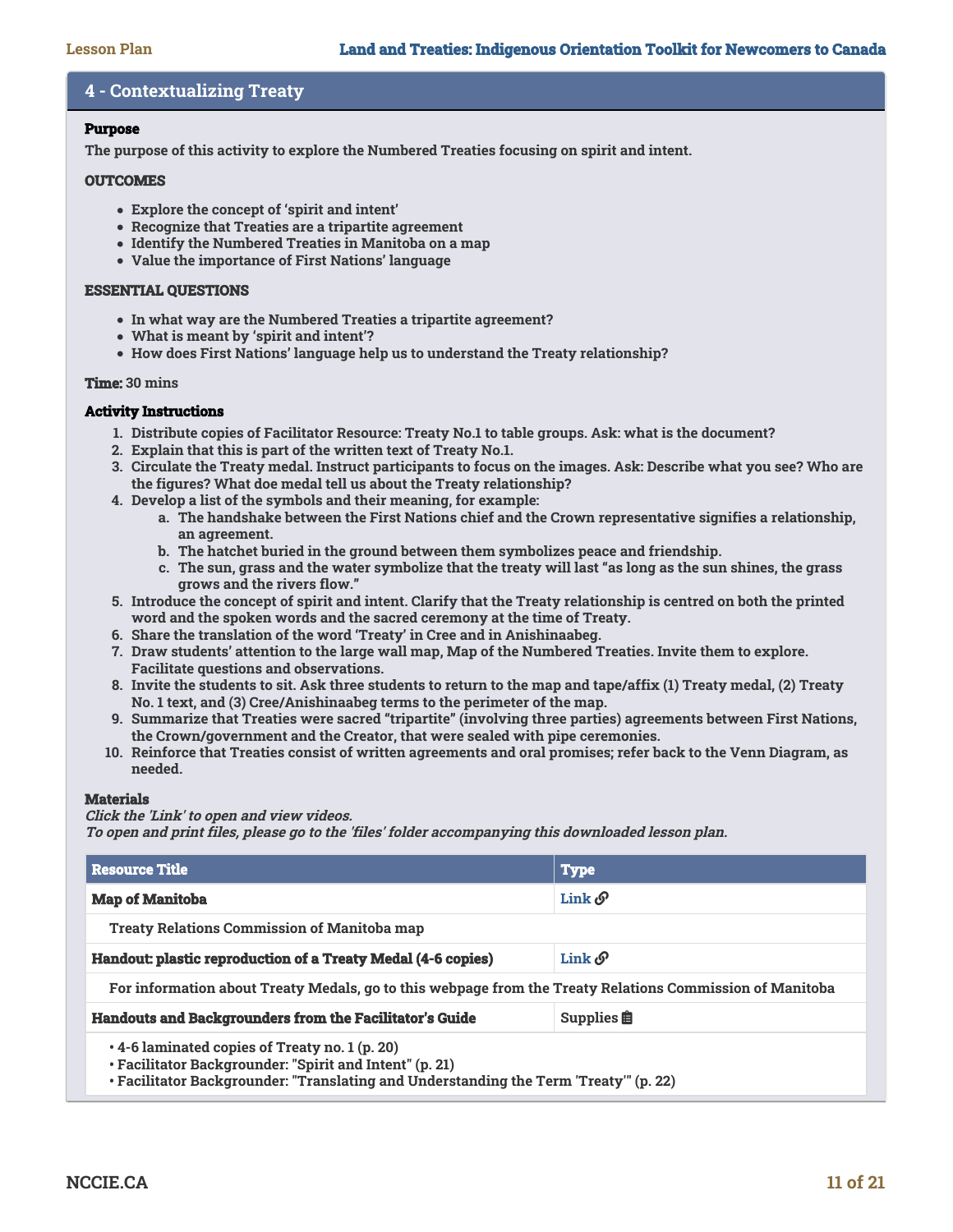| Resource Title                                                                                                                                                                    | Type                       |
|-----------------------------------------------------------------------------------------------------------------------------------------------------------------------------------|----------------------------|
| <b>Additional Information about Treaties</b>                                                                                                                                      | $\text{Link}\,\mathscr{O}$ |
| <b>Explore these pages of the website:</b><br>. First Nations Treaty Making: http://www.trcm.ca/Treaties /first-nation-Treaty-making/<br>· Treaties: http://www.trcm.ca/Treaties/ |                            |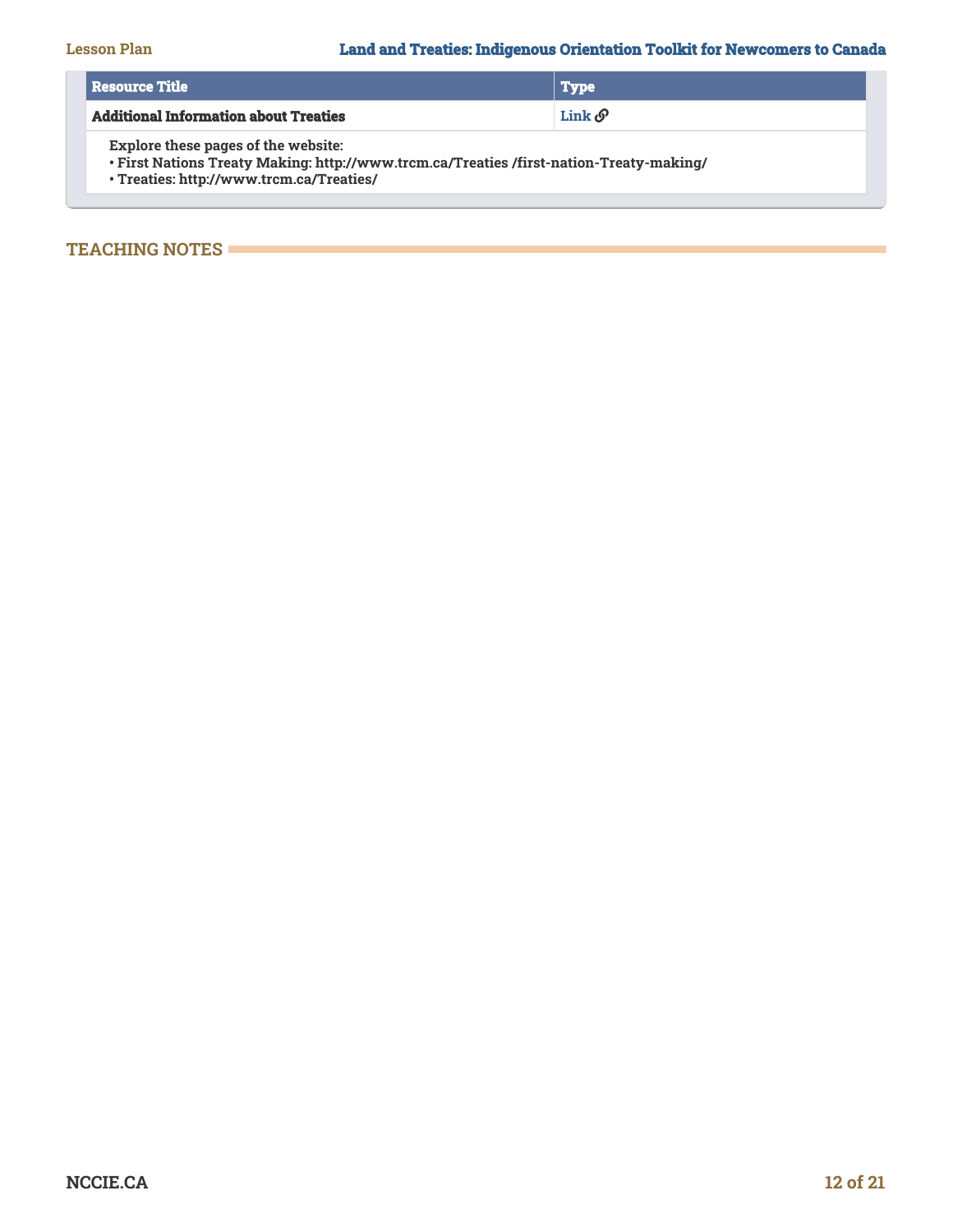# **5 - Exploring Worldviews: Land**

#### **Purpose**

**The purpose of this activity is to explore the different worldviews and perspective concerning land held by Indigenous peoples and the Crown (Canadian government) at the time of Treaty-making.**

#### **OUTCOMES**

- **Define the term worldview**
- **Understand the term settler colonialism**
- **Distinguish between Indigenous and non-Indigenous perspectives pertaining to land**
- **Recognize the differing perspectives regarding land at the time of Treaty-making**
- **Acknowledge that land is central to Indigenous culture**

# **ESSENTIAL QUESTIONS**

- **What is meant by the term worldview?**
- **How were Indigenous and Crown (the Canadian government) views different regarding land at the time of Treaty-making in Manitoba?**
- **In what ways is land central to Indigenous culture?**
- **In what ways is land central to your own culture?**

#### **Time: 30 mins**

# **Activity Instructions**

- **1. Ask: What is settler colonialism? Explain that settler colonialism is a particular form of colonization where settlers are driven by the desire for land, where Indigenous land becomes property, and where settlers never leave.**
- **2. Read aloud Facilitator Backgrounder: Reaching the Summit of Mount Everest**
- **3. Ask: How did Norgay and Hillary experience reaching the summit of Mount Everest differently? What were their different worldviews?**
- **4. Guide and facilitate a discussion centred on worldview with a focus on Indigenous perspectives on land.**
- **5. Summarize the different perspectives held by Indigenous peoples and the Crown at the time of Treaty-making in Manitoba; refer back to the Venn Diagram, as needed.**
- **6. Reinforce the role of land from an Indigenous perspective: Land is sacred. Land is sustenance. Land is culture.**
- **7. Show TRCM/CTV Vignette: Share the Land (0:36)**
- **8. Explore this idea ('Share the Land') in contrast to the Crown's view of Treaty as a land purchase.**
- **9. Conclude the session with questions and discussion.**

# **Materials**

#### **Click the 'Link' to open and view videos.**

**To open and print files, please go to the 'files' folder accompanying this downloaded lesson plan.**

| l Resource Title                                                                                                                                                                               | <b>Type</b>                 |  |
|------------------------------------------------------------------------------------------------------------------------------------------------------------------------------------------------|-----------------------------|--|
| <b>Facilitator's Guide: Backgrounders for this Activity</b>                                                                                                                                    | Supplies $\hat{\mathbf{E}}$ |  |
| • Facilitator Backgrounder: 'Worldview: First Nations, Treaties, and Land (p. 25)<br>• Facilitator's Backgrounder to read outloud to the group: 'Reaching the Summit of Mount Everest' (p. 26) |                             |  |
| <b>YouTube video: Share the Land</b>                                                                                                                                                           | Youtube                     |  |
| Video clip (0:36 seconds)                                                                                                                                                                      |                             |  |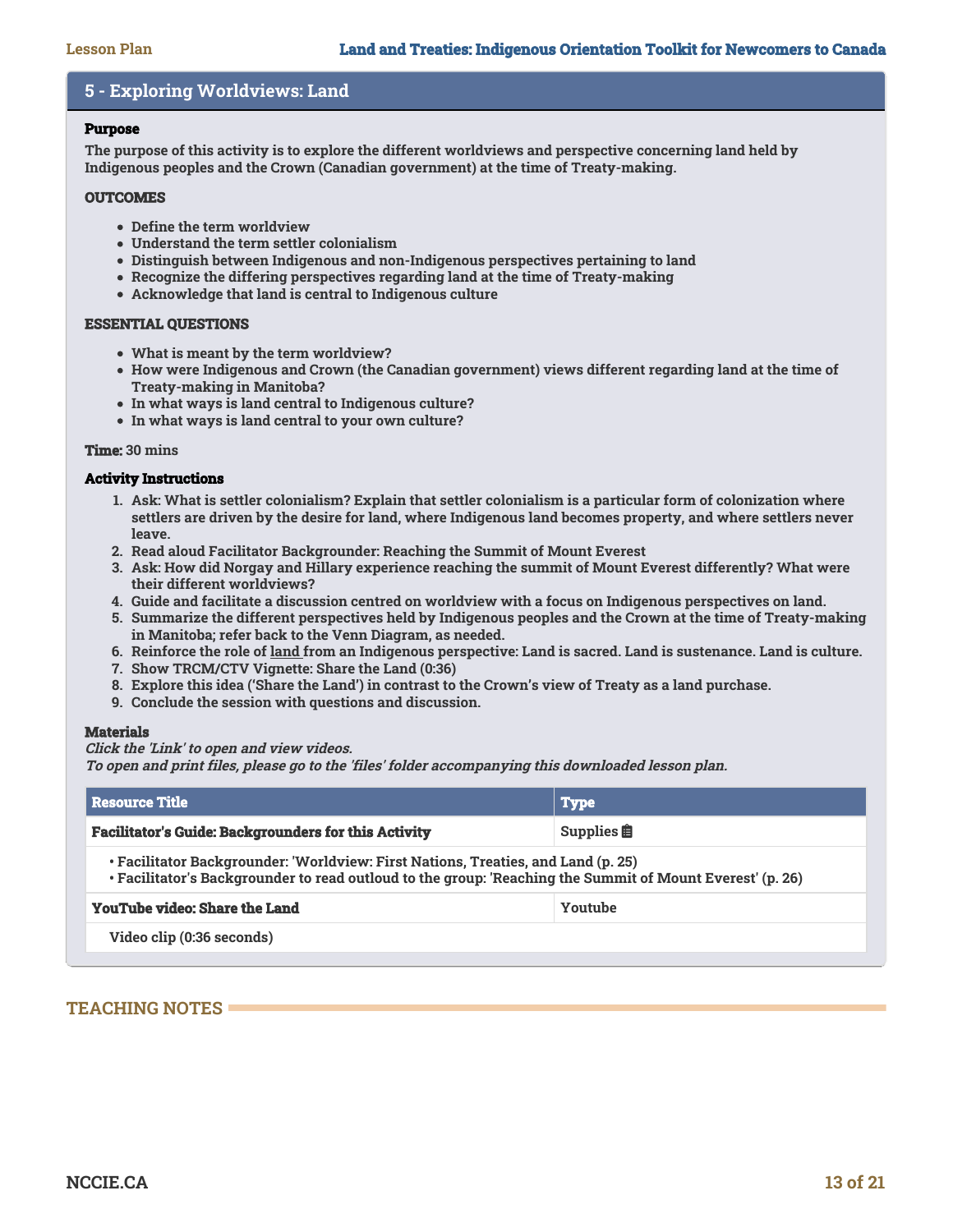# **6 - Blanket Exercise and Debrief**

#### **Purpose**

**The purpose of the Blanket Exercise is to engage learners in a participatory history lesson that fosters truth, understanding, respect and reconciliation among Indigenous and non-indigenous peoples. This activity is a concise version of the Blanket Exercise that is focused on Treaties and land. For more information about the Blanket Exercise, visit: [https://www.kairosblanketexercise.org/about/.](https://www.kairosblanketexercise.org/about/)**

**The purpose of the circle discussion afterward is to debrief the Blanket Exercise. This exercise provides space for participants to unpack and air their thoughts, and to identify key learnings from the exercise.**

# **OUTCOMES**

- **Understand Indigenous peoples' relationships with land, and how settler colonialism has impacted this**
- **Unpack and reflect on the Blanket Exercise**

#### **ESSENTIAL QUESTIONS**

- **How does the Blanket Exercise help us understand Indigenous people's relationship with land?**
- **What impact has settler colonialism had on Indigenous peoples' relationship with land?**
- **What impact has land dispossession and displacement had on Indigenous peoples?**
- **How does the Blanket Exercise help you relate to or understand Indigenous peoples' experiences?**

#### **Time: 90 mins**

#### **Activity Instructions**

- **1. Kairos Blanket Exercise delivered by trained facilitators; an Elder should be present to open the activity, smudge, and lead the sharing circle.**
- **2. Invite participants to sit in a circle.**
- **3. Facilitate a brief question and answer period.**
- **4. Ask participants to consider and share:**
	- **a. How does this exercise relate to you as a newcomer or person who works with newcomers?**
- **5. Close the circle by acknowledging Indigenous peoples' enduring relationship with land, and their gradual and ongoing dispossession from the land. Today, First Nations control less than 0.2% of land in Canada.**

#### **Materials**

#### **Click the 'Link' to open and view videos.**

**To open and print files, please go to the 'files' folder accompanying this downloaded lesson plan.**

| <b>Resource Title</b>                                                                                                                                                                                                                       | <b>Type</b>                 |  |
|---------------------------------------------------------------------------------------------------------------------------------------------------------------------------------------------------------------------------------------------|-----------------------------|--|
| <b>More about the Blanket Exercise - Facilitator Training or Booking a</b><br><b>Facilitator</b>                                                                                                                                            | Link $\mathcal O$           |  |
| To learn more about the Blanket Exercise, about training to facilitate the Blanket Exercise, or to request a<br>trained facilitator, visit this website. If the latter, please submit the request form 6-8 weeks prior to your<br>workshop. |                             |  |
| <b>Blanket Exercise scripts, props and blankets</b>                                                                                                                                                                                         | Supplies $\hat{\mathbf{E}}$ |  |
| <b>Talking stick or stone</b>                                                                                                                                                                                                               | Supplies $\hat{\mathbf{E}}$ |  |
| This is for the de-brief. Read the attachment from Activity 3: Fact Sheet-Talking Circle                                                                                                                                                    |                             |  |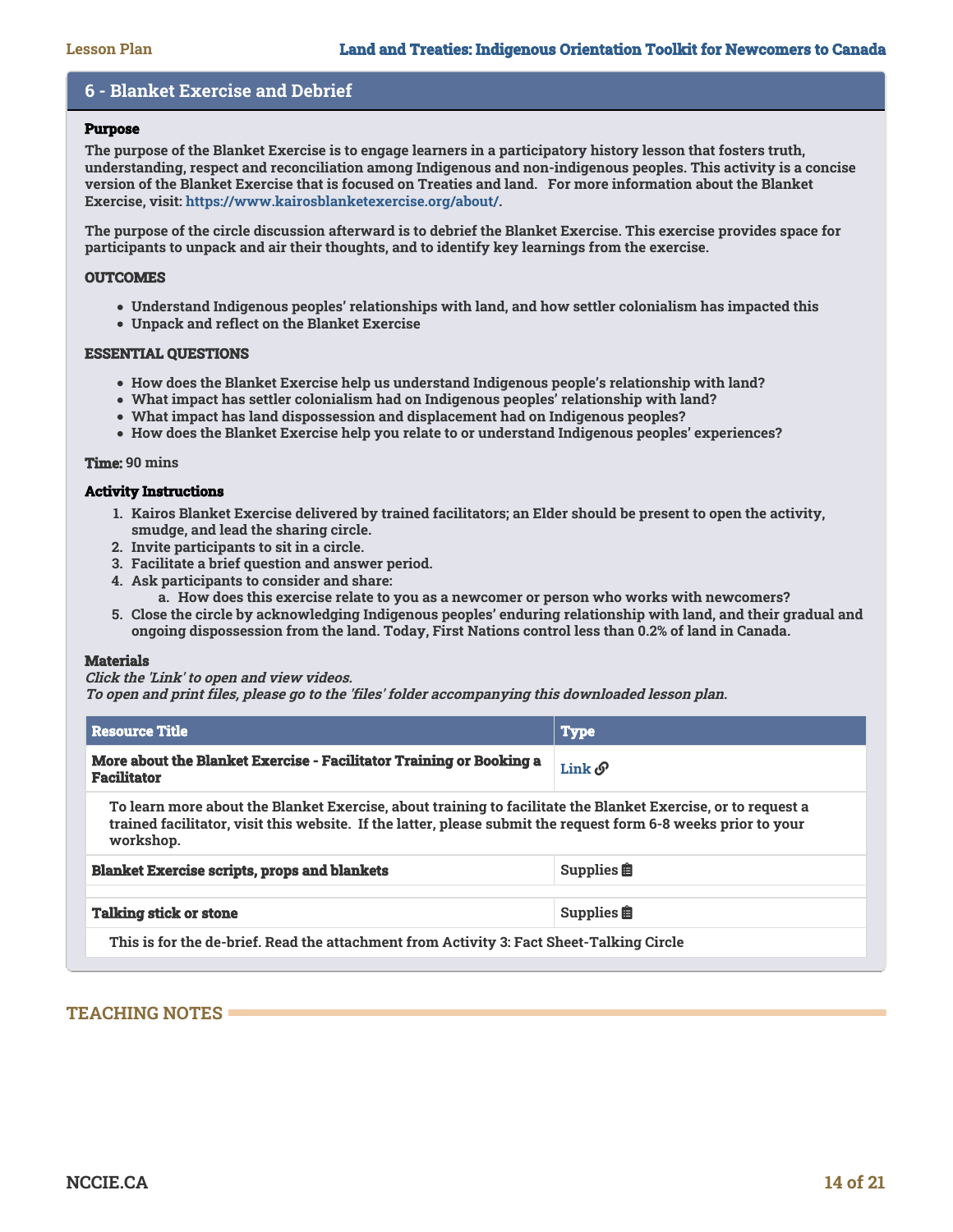# **7 - Indigenous Resurgence**

# **Purpose**

**The purpose of this section is to introduce modern Treaties, present instances of land repatriation, including urban reserves and major land claims, and raise awareness about land protection movements to help build solidarity with land defenders.** 

# **OUTCOMES**

- **Showcase important work taking place today and in the future**
- **Create understanding and solidarity with land protection movements**

# **ESSENTIAL QUESTIONS**

- **What purpose do urban reserves serve?**
- **Is urban land Indigenous land?**
- **How can you support Indigenous resurgence?**
- **What does it mean to stand in solidarity with Indigenous people?**

# **Time: 30 mins**

# **Activity Instructions**

- **1. Explain that there are many (41%) First Nation and Inuit communities that are not part of any Treaty (generally, because the communities were too far north, or otherwise seen as undesirable property).**
- **2. Share that there are negotiations underway for modern Treaties and land claim agreements for territory that was not included in the historic Treaties (the historic Treaties cover about 50% of Canada). The largest land claim to date is the Nunavut land claims agreement, which repatriated nearly one quarter of Canada's land mass to the Inuit.**
	- **a. Refer to Facilitator Resource: Map of Modern Treaties**
- **3. Share that in 2013, the Supreme Court acknowledged the dishonour of the crown in Métis scrip disbursement and laid the groundwork for a modern-day Treaty with the Métis.**
- **4. Explain that urban land is also being repatriated through urban reserves. Kapyong Barracks is an example of one such settlement agreement between Canada and Treaty 1 communities. However, Métis people have also been excluded from these negotiations, despite a claim to this traditional territory. Rememeber that traditional territories are often overlapping.**
- **5. Highlight that Indigenous peoples are also reconnecting to land after a century of dispossession and reclaiming their languages and ceremonies. There is a lot of important work being done in the areas of land defense, water protection and climate action, including the Oka land dispute (1990), Idle No More to protect land and water in light of Bill C-45, which reduced environmental protections (2012-present), and, recently, the Unist'ot'en Campaign to stop the pipeline through their territory (since 2007, with the International Solidarity with Wet'suwet'en in 2019).**
- **6. Ask: "Has anyone heard of other Indigenous-led movements focused on land defence, water protection and climate action? E.g., NODAPL (Standing Rock), and the Global Climate Strike"?**
- **7. Ask: What land defence movements have recently taken place in Winnipeg? What stories have you heard about these movements?**

# **Activity: Solid-ARiT-y**

- **8. Distribute a small tub of Play-Doh to each participant. Have scrap paper and markers on hand for participants who would prefer to draw.**
- **9. Invite participants to create a Play-Doh sculpture/art piece that illustrates what solidarity or working together looks like to them.**
- **10. Invite participants to share their art-based reflections with the group.**
- **11. Remark on overall similarities as well as disparate pieces. Encourage participants to share feedback too.**

# **Other On-Line Resources**

- **Idle No More: http://www.idlenomore.ca**
- **Kapyong Barracks:**
- **https://www.canada.ca/en/department-national-defence/news/2019/08/canada-and-Treaty-one-first-nations -sign-comprehensive-settlement-agreement-for-kapyong-barracks.html**
- **Supreme Court Métis land ruling:**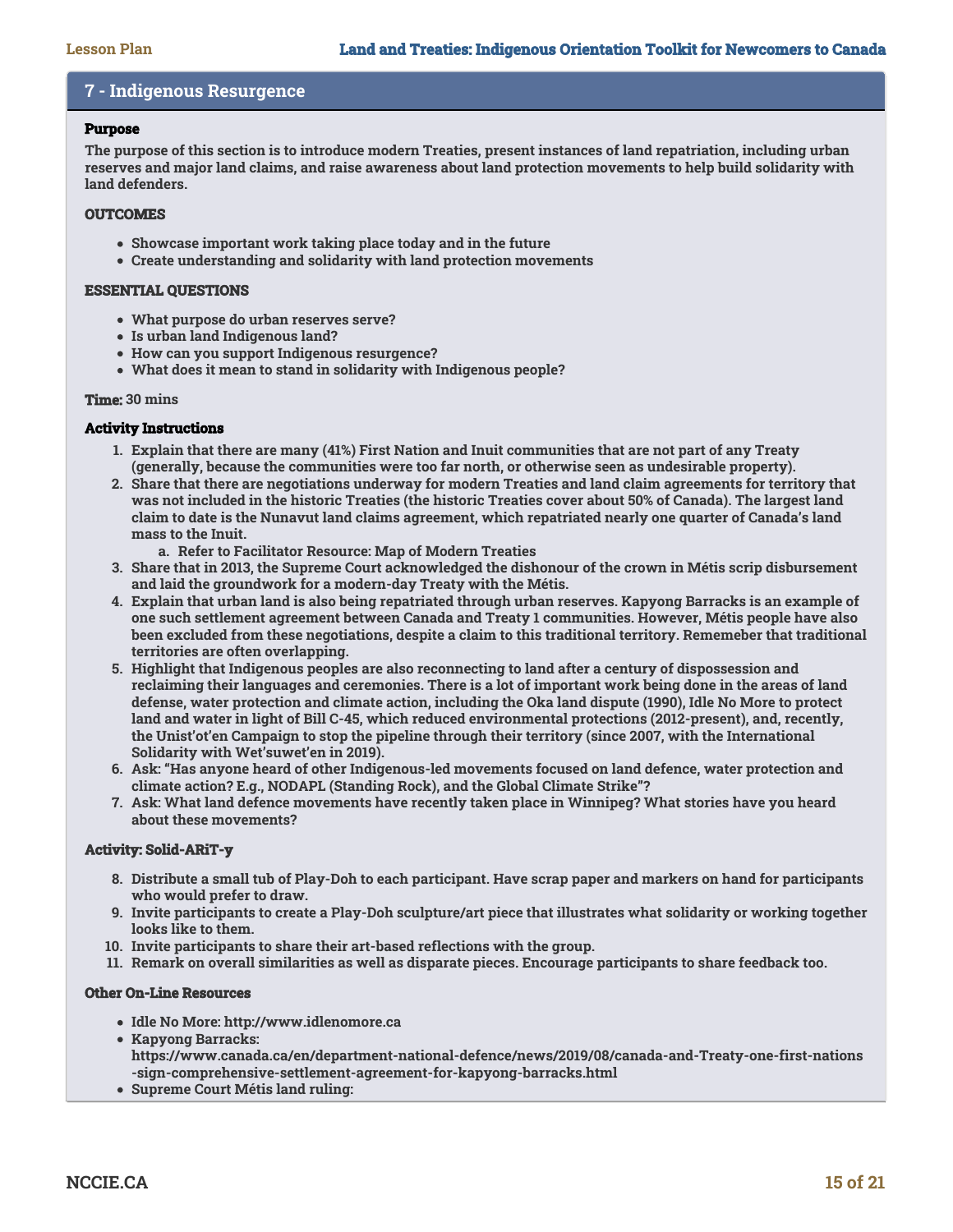**https://www.cbc.ca/news/politics/métis-celebrate-historic-supreme-court-land-ruling-1.1377827**

**Nunavut land claims agreement:**

**https://www.gov.nu.ca/sites/default/files/Nunavut\_Land\_Claims\_Agreement.pdf** 

# **Materials**

**Click the 'Link' to open and view videos.**

**To open and print files, please go to the 'files' folder accompanying this downloaded lesson plan.**

| <b>Resource Title</b>                                                                                                                                            | <b>Type</b>                    |  |
|------------------------------------------------------------------------------------------------------------------------------------------------------------------|--------------------------------|--|
| Supplies: Play-Doh (one tub per participant), scrap paper and<br>markers                                                                                         | Supplies $\mathbf{\mathbb{B}}$ |  |
| Needed for this activity.                                                                                                                                        |                                |  |
| <b>Facilitator Guide Resources</b>                                                                                                                               | Supplies $\mathbf{\mathbb{B}}$ |  |
| • Map of Modern Treaties, p. 32<br>· Treaties Infographic, p. 33 (see 'text description' at:<br>https://www.rcaanc-cirnac.gc.ca/eng/1380223988016/1544125243779) |                                |  |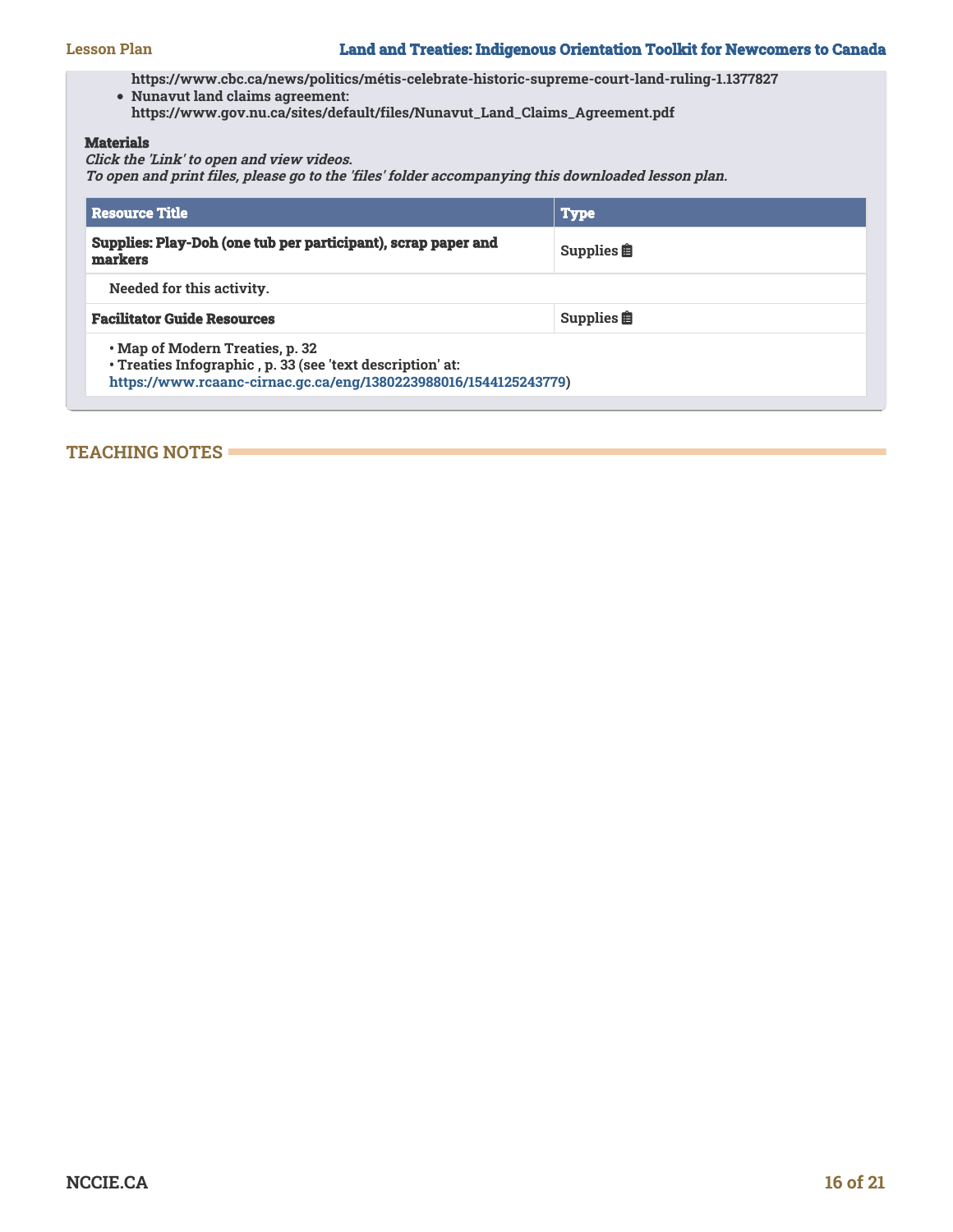# **8 - Personal Action: What Now?**

# **Purpose**

**The purpose of this activity is for students to reflect the day's teachings, share their learnings, and make a personal pledge of action based on this new knowledge.**

#### **OUTCOMES**

- **Provide a framework for critical reflection and informed action**
- **Offer opportunities to share new perspectives and understandings**

**Promote self-confidence and a philosophy of growth and improvement**

**Time: 30 mins**

#### **Activity Instructions**

- **1. Refer to the Thomas King quote from The Truth about Stories. Remind participants that stories what we've heard and learned today – carry responsibilities.**
- **2. Instruct students to divide a sheet of paper into three columns with the following headings: WHAT? SO WHAT? NOW WHAT?**
- **3. Explain that each heading is an entry for critical reflection on today's learnings.**
- **4. Expand on the first two:**

**What? What did you learn? What did you expect? What was unexpected? What was your reaction?**

**So what? Why does it matter? What are the consequences and meanings of your experiences? How do your experiences link to your academic, professional and/or personal development and or experiences?**

- **1. Give students several minutes to complete the first two questions. Invite students to share with the whole group.**
- **2. Expand on the final question:**

**Now What? What are you going to do as a result of your experiences? What will you do differently? How will you apply what you have learned?**

- **1. Give students several minutes to complete. Invite students to share with the whole group.**
- **2. Distribute the small blank notecards, one per students. Ask them to write themselves an action that they can undertake based on what they have learned. For example: "Tonight at the dinner table I will tell my family that we live in Treaty No. 1 territory."**

# **Additional Background Information for this Activity**

# **• Learning Through Reflection -**

# **http://www.ventureteambuilding.co.uk/learning-through-reflection/**

# **Materials**

# **Click the 'Link' to open and view videos.**

**To open and print files, please go to the 'files' folder accompanying this downloaded lesson plan.**

| Resource Title \                                                                           | <b>Type</b> |  |
|--------------------------------------------------------------------------------------------|-------------|--|
| <b>Facilitator Guide Resource: Thomas King quote</b><br>Supplies $\hat{\mathbf{E}}$        |             |  |
| See page 36 in the Facilitator's Guide for a copy of the quote you can print and laminate. |             |  |
| Supplies: scrap paper, small blank note cards/index cards<br>Supplies $\hat{\mathbf{E}}$   |             |  |
|                                                                                            |             |  |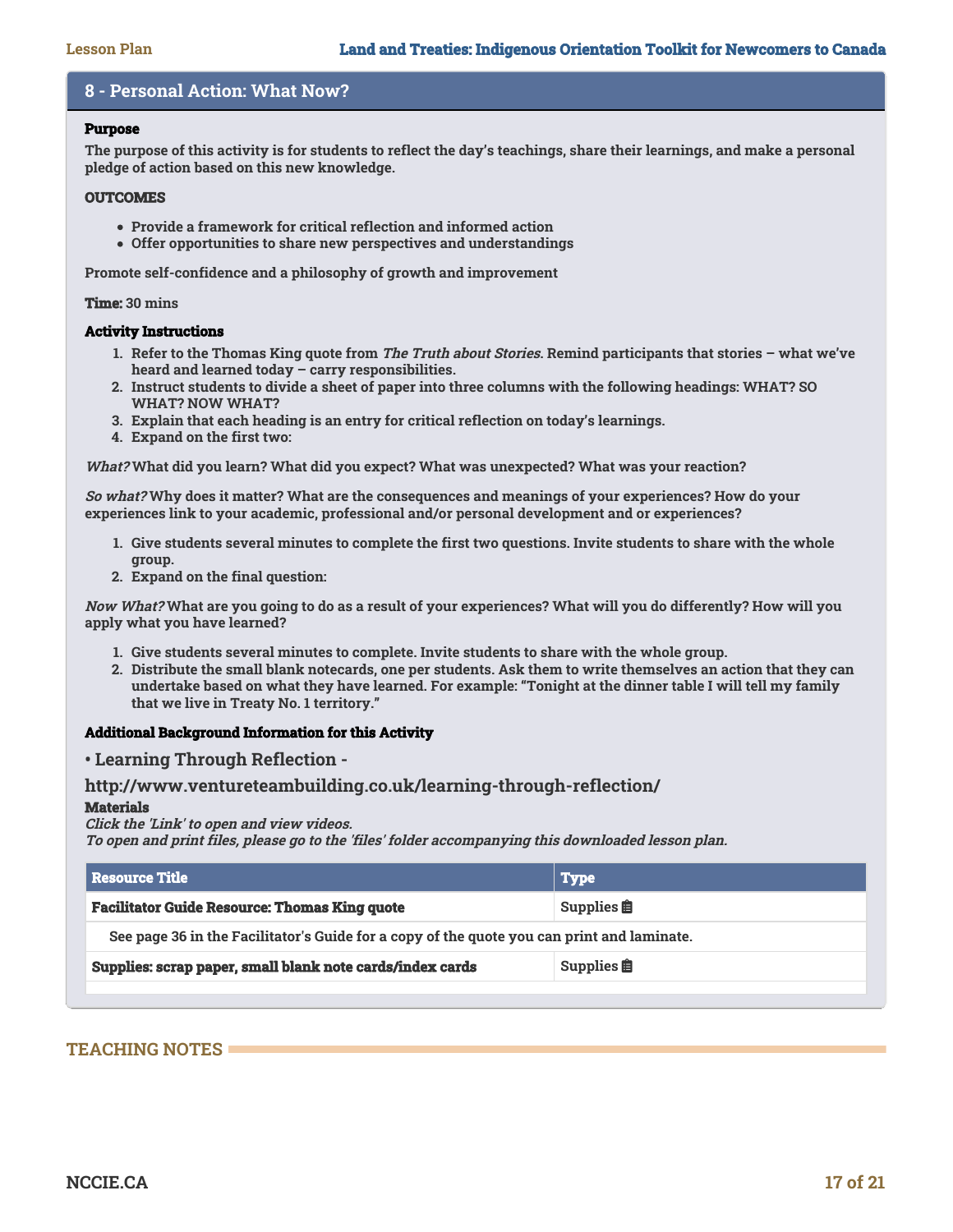# **9 - Closing and Evaluation**

# **Purpose**

**The purpose of the closing activity is to debrief on the workshop and close the day in a good way. The evaluation exercise is intended to provide participants with the opportunity to share feedback.**

# **OUTCOMES**

**Identify key learnings for participants and close the day in a good way**

# **Time: 35 mins**

# **Activity Instructions**

- **1. Lead participants in a closing circle.**
- **2. Share the circle protocols and teachings. Model expectations for the circle**
	- **1. Be brief and to the point; say "thank you" and pass the talking stick or stone to the next person (always to the left).**
- **3. Introduce the reflection question or topic for discussion. Below are some examples:**

**One thing I learned from the workshop…**

**One thing I'll share with family and friends…**

**One way I'll use (new skill/new knowledge) that I learned during the workshop…**

**How I would update my personal land acknowledgement…**

- **1. Once everyone has shared, thank participants for sharing as a way of closing the circle.**
- **2. Encourage participants to complete an evaluation before leaving.**

# **Additional Background Information for this Activity**

**• Circle protocol:**

**https://www.learnalberta.ca/content/aswt/talkingtogether/facilitated\_talking\_circle\_fact\_sh**

# **eet.html**

# **Materials**

**Click the 'Link' to open and view videos. To open and print files, please go to the 'files' folder accompanying this downloaded lesson plan.**

| <b>Resource Title</b>                                        | <b>Type</b>                 |  |
|--------------------------------------------------------------|-----------------------------|--|
| <b>Talking Stick or Stone</b>                                | Supplies $\hat{\mathbf{E}}$ |  |
| for Closing Circle                                           |                             |  |
| <b>Facilitator's Guide Handout: Workshop Evaluation Form</b> | Supplies $\hat{\mathbf{E}}$ |  |
| See page 38 of the Facilitator Guide                         |                             |  |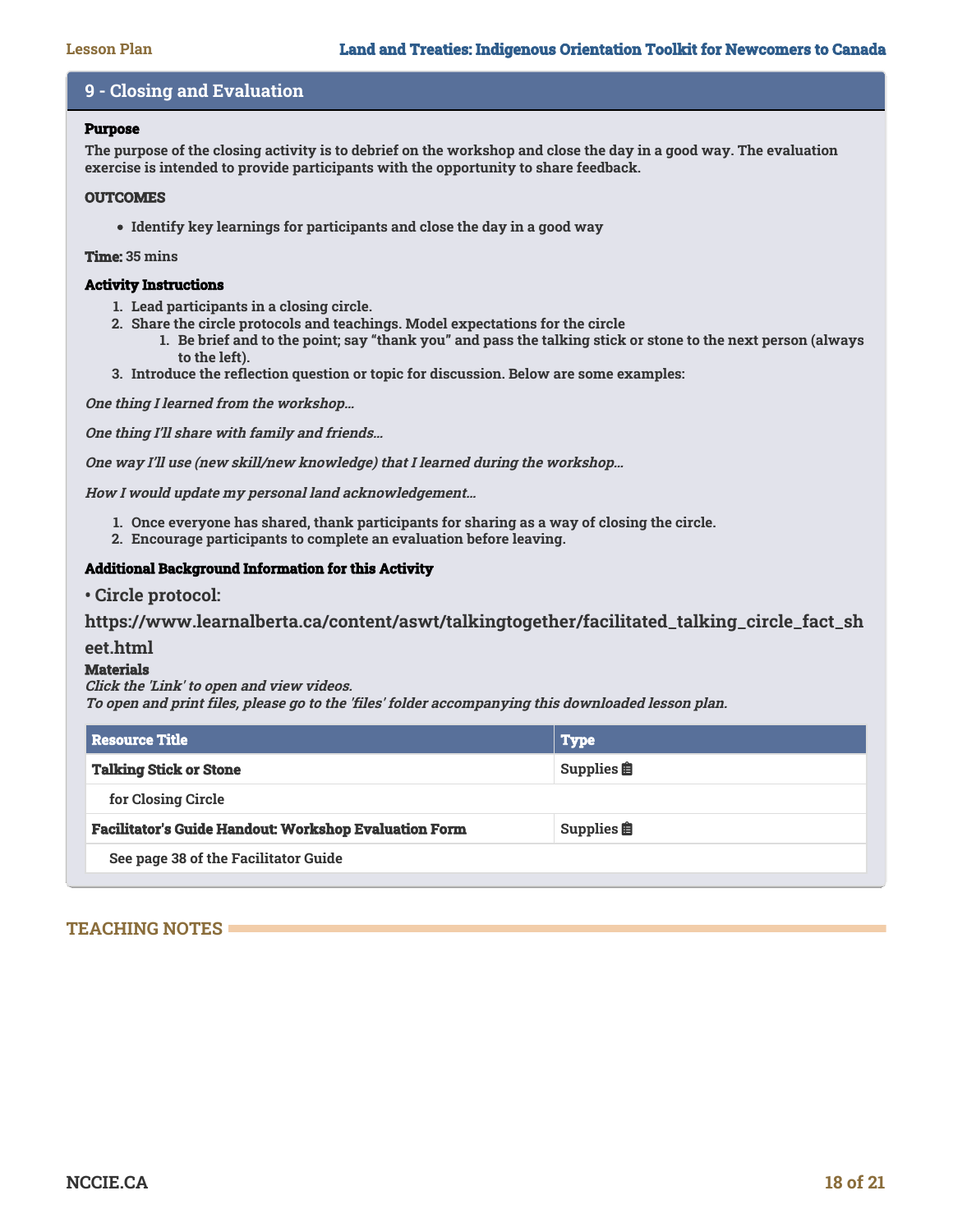# **ASSESSMENT**

**This section contains information for assessing progress in students' learning. While Indigenous approaches to assessment may be highlighted, conventional assessment methods may also be discussed.**

**Prior to the final evaluation (questionnaire), participants take part in a closing circle, where they can discuss:**

- **One thing I learned from the workshop…**
- **One thing I'll share with family and friends…**
- **One way I'll use (new skill/new knowledge) that I learned during the workshop…**
- **How I would update my personal land acknowledgement…**

**The workshop evaluation handout is part of the final activity (see Activity 9 and the Facilitator's Guide, p. 38).** 

# **ADDITIONAL RESOURCES**

**Click the 'Link' to open and view videos.**

**To open and print files, please go to the 'files' folder accompanying this downloaded lesson plan.**

| <b>Resource Title</b>                                                                                                                                                                                                                                                                                                                                                                                                                                                                                                                                                                            | <b>Type</b>                                                                                                          |  |
|--------------------------------------------------------------------------------------------------------------------------------------------------------------------------------------------------------------------------------------------------------------------------------------------------------------------------------------------------------------------------------------------------------------------------------------------------------------------------------------------------------------------------------------------------------------------------------------------------|----------------------------------------------------------------------------------------------------------------------|--|
| <b>Facilitator's Guide: Land and Treaties</b>                                                                                                                                                                                                                                                                                                                                                                                                                                                                                                                                                    | <b>File (IPW Facilitator Guide Land-Treaties</b><br>Toolkit.pdf                                                      |  |
| This guide is intended to assist facilitators in introducing newcomers to Canada to the foundational history of<br>Indigenous nations and their historical and contemporary contributions to the development of Canada. This<br>exploration is centred around First Nations' and Métis Nation perspectives on land and Treaties. The activities are<br>meant to fortify Immigration Partnership Winnipeg's mandate, which include commitments to:<br>· active participation and undertaking of tasks in a participatory manner<br>· and supporting the settlement and integration of immigrants. |                                                                                                                      |  |
| <b>Report: Fostering Safe Spaces for Dialogue and Relationship-Building</b><br><b>Between Newcomers and Indigenous Peoples</b>                                                                                                                                                                                                                                                                                                                                                                                                                                                                   | File (Fostering Safe Spaces for Dialogue and<br><b>Relationshipbuilding-Newcomers and</b><br>Indigenous Peoples.pdf) |  |
| Facilitators can read this background report, which shares wise practices for the relationship-<br>building process and recommendations for the development of an orientation toolkit                                                                                                                                                                                                                                                                                                                                                                                                            |                                                                                                                      |  |
| <b>Website: Treaty Relations Commission of Manitoba</b>                                                                                                                                                                                                                                                                                                                                                                                                                                                                                                                                          | $\text{Link}\,\mathscr{O}$                                                                                           |  |
| This website has a lot of information about numerous treaties as well as educational resources for teachers, found<br>in the website's Learning Centre for Treaty Education and Awareness.                                                                                                                                                                                                                                                                                                                                                                                                       |                                                                                                                      |  |
| Video: Interview with Nicki Ferland                                                                                                                                                                                                                                                                                                                                                                                                                                                                                                                                                              | $\text{Link}\,\mathscr{O}$                                                                                           |  |
| Nicki Ferland, curriculum developer, describes the process behind the creation of the Land and Treaties Toolkit.                                                                                                                                                                                                                                                                                                                                                                                                                                                                                 |                                                                                                                      |  |
| <b>Video: Interview with Connie Wyatt-Anderson</b>                                                                                                                                                                                                                                                                                                                                                                                                                                                                                                                                               | Link $\mathcal O$                                                                                                    |  |
| Connie Wyatt-Anderson, curriculum developer, describes the process behind the creation of the Land and Treaties<br>Toolkit.                                                                                                                                                                                                                                                                                                                                                                                                                                                                      |                                                                                                                      |  |

# **HOLISM AND ALL OUR RELATIONS**

**This lesson plan has been developed with an Indigenous lens that is holistic in nature, a way of being and knowing that acknowledges our relationships with 'all our relations', including plants and animals, other human beings, the water, land, wind, sun, moon, stars, and more - everything seen and unseen. With 'all our relations' in mind, this lesson plan has been developed with a focus on:**

#### **Relationship with the land**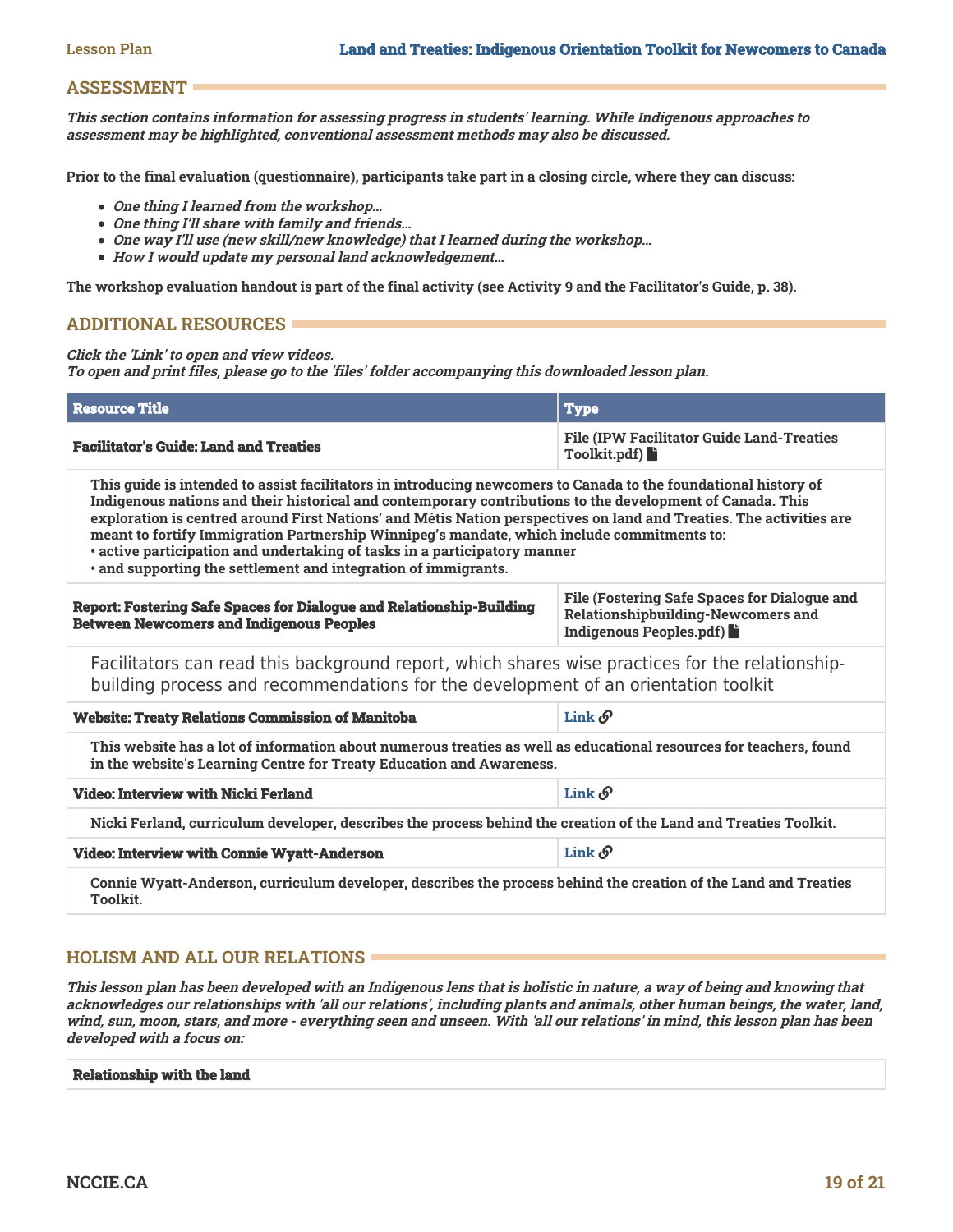**Relationship with land is addressed in the following sections of the lesson plan:**

- **Building personal connections**
- **Exploring worldviews: Land**
- **Blanket Exercise**
- **Indigenous resurgence**

# **Participatory and experiential learning activities**

#### **Intergenerational learning with Elders/Knowledge Holders**

**Were Elders or Knowledge Holders involved in the development of this Lesson Plan? Yes Can Elders or Knowledge Holders be invited to help teach part of this lesson plan? Yes**

#### **Intergenerational learning with Elders/Knowledge Holders**

# **Different learning styles; attention given to mind, body, and spirit**

#### **Healthy relationship with self and identity**

**One of the essential questions asked in Activity 2: Unpacking Treaty Acknowledgments is: What role does land play in your identity construction and culture?**

#### **Personal reflection time (connecting with thoughts and feelings)**

**During Activity 9: Personal Action: What Now?, participants reflect on the day's teachings, share their learnings, and make a personal pledge of action based on this new knowledge.**